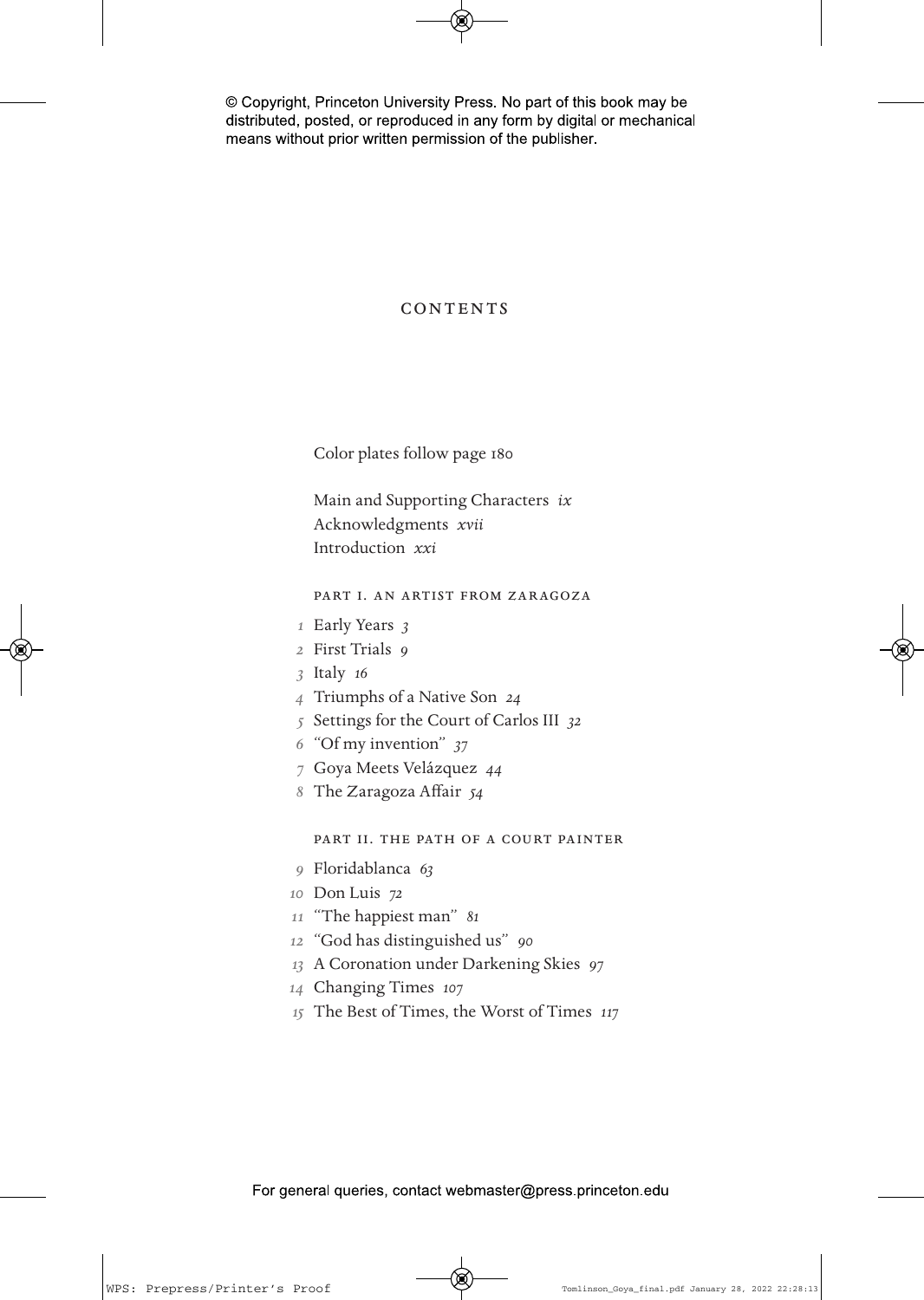Part III. Witness of a Silent World

- "There are no rules in painting" *129*
- Goya and the Duchess *141*
- Dreaming, Enlightened *152*
- *Subir y bajar 161*
- "The king and queen are crazy about your friend" *170*
- The French Connection *180*
- Absences *188*
- Society High and Low *198*
- A Monarchy at Twilight *205*

#### Part IV. War and Restoration

- The Old Order Falls *213*
- In the Shadow of a New Regime *223*
- On the Home Front *236*
- The Spoils of War *244*
- Portraits of a New Order *254*

Part V. Triumphs of Caprice

- *Disparates 265*
- The Artist's Retreat *275*
- Farewells *282*
- Paris *288*
- Unsettled in Bordeaux *294*
- "Only my will abounds" *300*
- The Last Year *309*

Epilogue: Rosario *315* Notes *321* Bibliography *359* Index *375* Image Credits *388*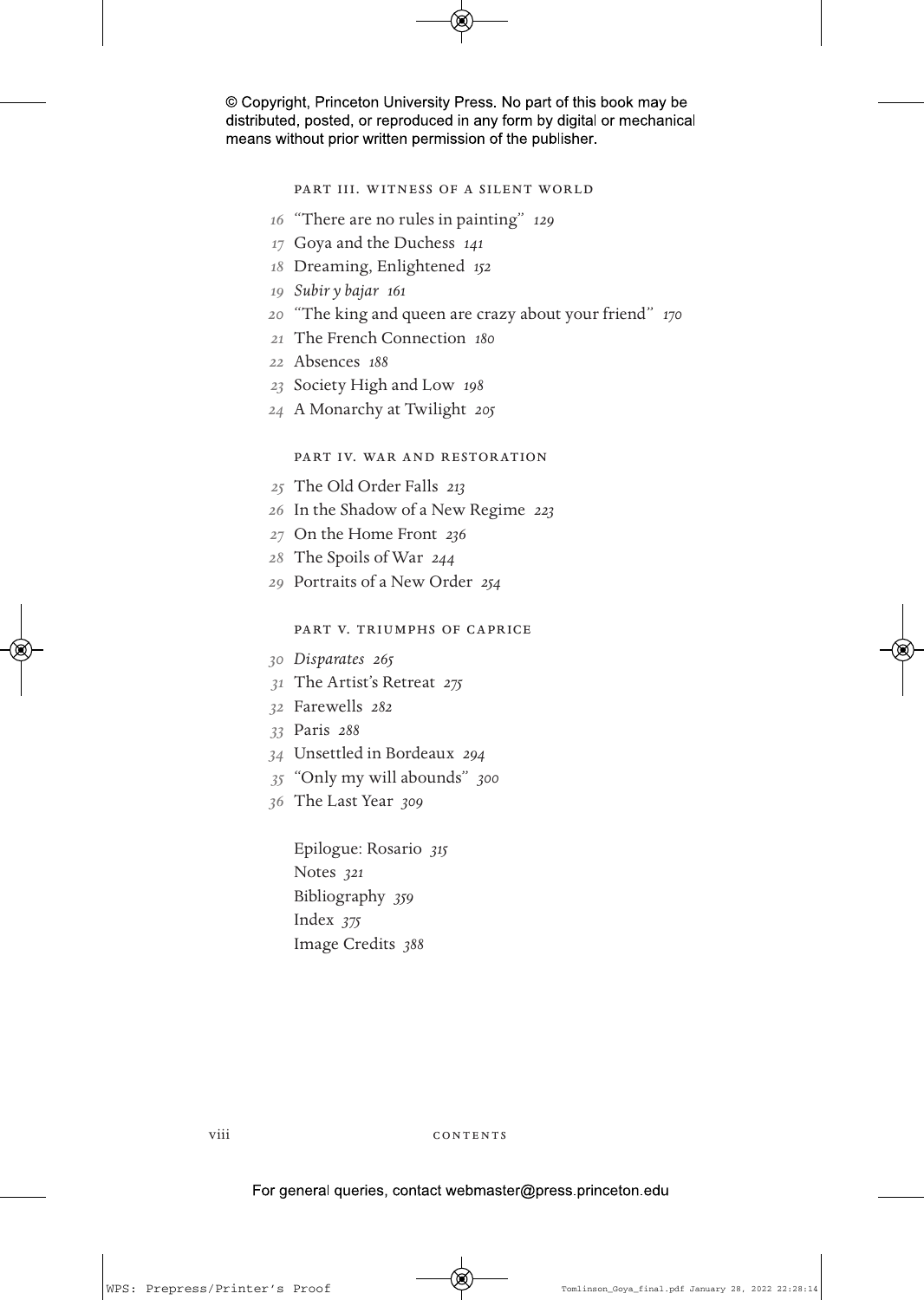> Early Years *1746–1759*

*1*

THE birth of Francisco Joseph Goya y Lucientes on March 30, 1746, in the  $\blacksquare$  hilltop village of Fuendetodos was to become the stuff of legend. Laurent Matheron recounted how one day as the fifteen-year-old Goya was carrying a sack of wheat to the nearby mill, he stopped to rest and hummed softly as he drew on a wall with charcoal the figure of a pig. Fate intervened as an aged monk was passing by; astounded by the young man's talent, he soon arranged to take Goya to the capital of the province of Aragón, Zaragoza, where he placed the youth in the studio of the town's leading painter, José Luzán Martínez.<sup>1</sup>

The circumstances of Goya's birth and entry into the studio of Luzán are in fact far more prosaic. By 1746 the family of Goya's father, Braulio José Benito Goya (who signed himself as Joseph Goya) had resided in Zaragoza for almost a century. Joseph was one of eight children born between 1702 and 1717 to the royal notary Pedro Goya and Gertrudis Franqué y Zúñiga, and one of three children still living when Gertrudis died in 1727. Following his father's death, Joseph, his two sisters, and his aunt Manuela inherited the family's three adjoining houses in the poor to lower working-class parish of San Gil on the Morería Cerrada (a name that reflected its Moorish heritage).<sup>2</sup> By 1739 two of the three houses had been sold to the convent of Santa Fe; the third, between a monastery of discalced Augustinians and the Chapter of San Lorenzo, remained for the time being in the family.<sup>3</sup>

The sale of the property provided welcome income for Joseph, who had married Gracia Lucientes in 1736 in the church of San Miguel de los Navarros, still standing today with a *mudéjar* tower and later baroque portal adorned by the figure of Saint Michael vanquishing the devil. The marriage certificate identified Joseph as "a young man who is a gilder by profession" (mancebo de Oficio Dorador) and the bride as a native of Fuendetodos, a village about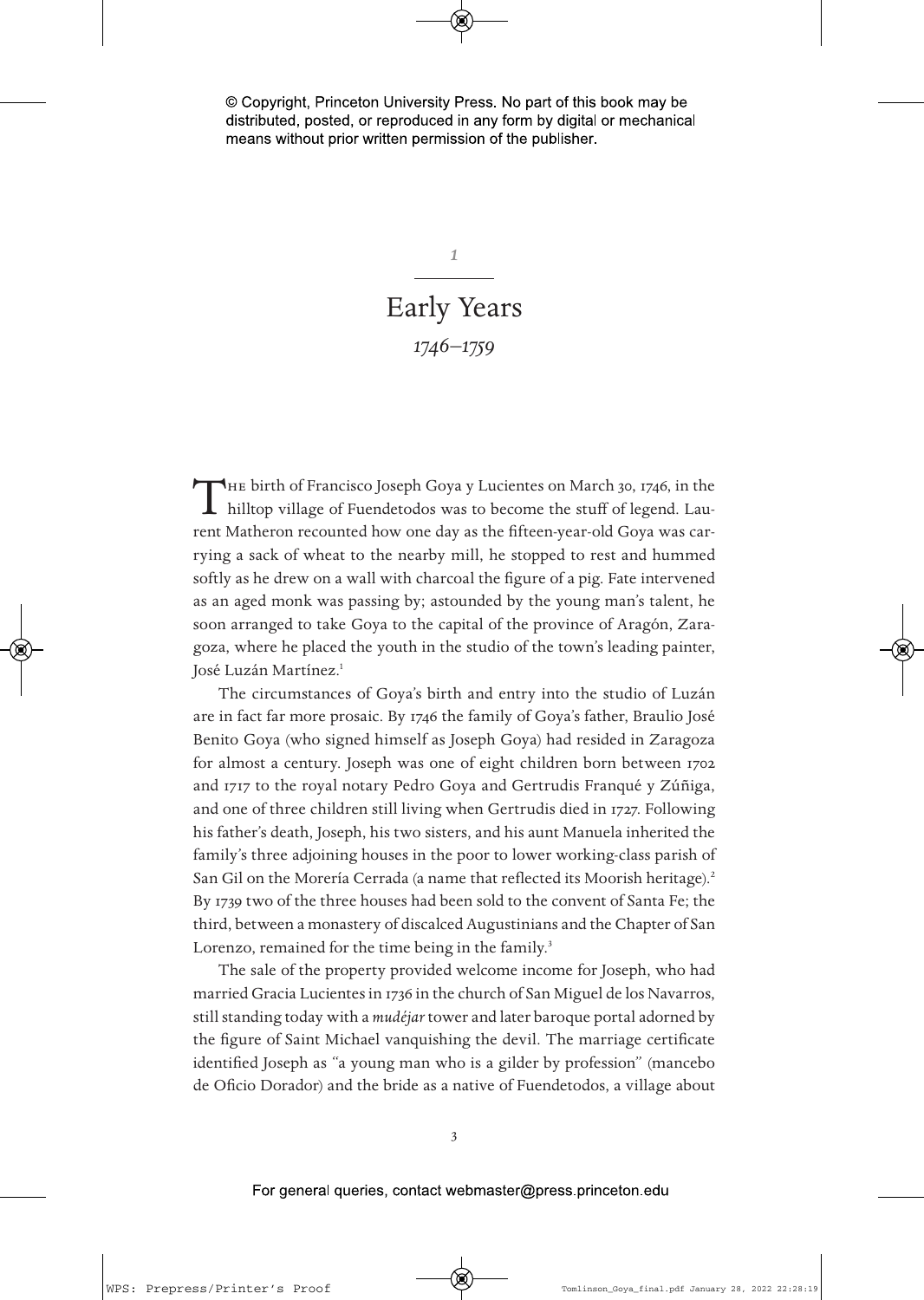thirty-five kilometers southeast of Zaragoza; her parents were described as "new residents of this city and members of this Parish."<sup>4</sup> Although new to Zaragoza, the Lucientes family was well established in Fuendetodos, where about three hundred inhabitants earned their livelihood from the cultivation of wheat and barley and the herding of sheep; Gracia's grandfather Miguel de Lucientes y Navarro became mayor in 1747.<sup>5</sup> Joseph and Gracia's first child, Rita, was baptized in the parish church of San Gil on May 24, 1737, and their second, Tomás, was baptized in San Miguel de los Navarros on December 30, 1739.<sup>6</sup> A daughter, Jacinta, was born in 1743; three years later, Francisco Joseph was born in Fuendetodos on March 30, 1746. The birth certificate, dated the following day, describes his parents as "inhabitants of this parish and denizens of Zaragoza."7

The books of the San Gil parish church in Zaragoza offer a probable explanation for the family's relocation to Fuendetodos in March 1746. On March 8 and on April 12, the chapter made two loans to Joseph Goya, "to complete the renovation and construction" of Joseph's house, which served as collateral.<sup>8</sup> With renovation ongoing, the house may not have been an ideal setting for bringing a child into the world, even though the family returned to Zaragoza within a month of Goya's birth.<sup>9</sup> The spring census of 1747 records the family in the house, where they remained through the birth in 1750 of Mariano (who would die in infancy) and the death of the seven-year-old Jacinta later that same year; the following year the five-year-old Goya took communion with his twelve-year-old brother, Tomás, in the church of San Gil on July 26, 1751; the next year brought the birth of their last documented sibling, Camilo, who three decades later would owe his position in the church to his wellconnected older brother.10

Goya's youth was spent within the society of the many artists in Zaragoza, which by the mid-eighteenth century was a medium-sized Spanish city of about thirty-five thousand inhabitants.<sup>11</sup> His daily life revolved around the trade of his father and older brother Tomás, both gilders, and he grew accustomed to the apprentices who came and went: Joseph Ornos (or Hornos) in 1749, Miguel San Juan in 1750, Manuel Peralta in 1751 and again in 1754, Thomas Martínez in 1751, and Vicente Onzín in 1754 (to be identified as Vicente Uncín in 1755 and as Onzí in 1756 and 1757).<sup>12</sup> Miguel San Juan belonged to a family of gilders first documented in Zaragoza during the late seventeenth century; in 1756 both Onzín/Uncín/Onzí and Tomás Goya were working in the village of Puebla de Albortón, a little over thirty kilometers from the city. Apprentices undoubtedly assisted Joseph in gilding the altar of Saint Michael in the Zaragoza church of Santa Engracia (destroyed during the Napoleonic invasion), as well as the organ and choir screen in the church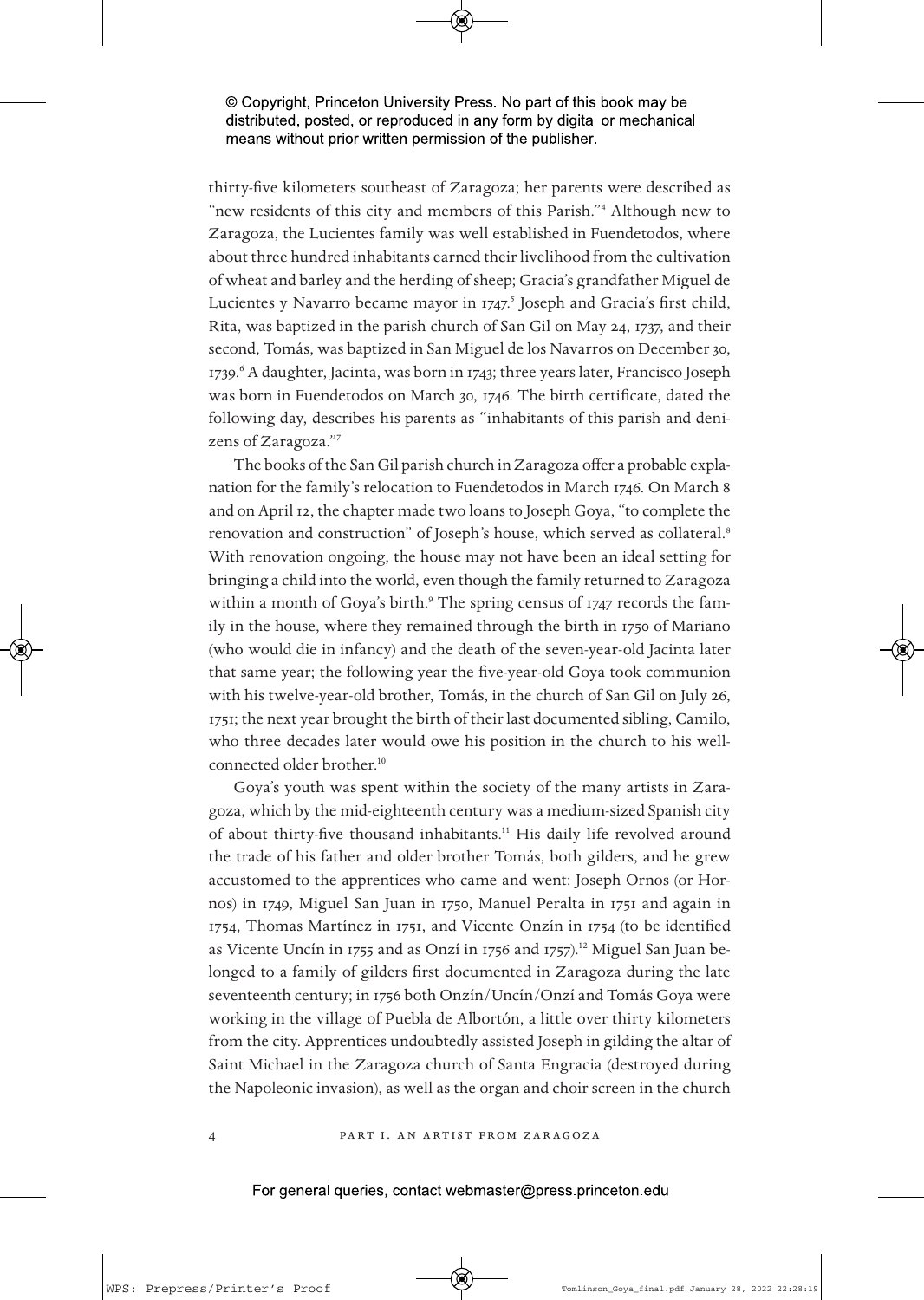of San Pablo, which earned him 45 *libras* in 1754, a sum that might be measured against the 150 *libras* borrowed eight years earlier.<sup>13</sup>

After 1757 the family no longer lived in the house on the Morería Cerrada, and other residents are recorded there from 1758 to 1762, prior to its sale by the parish to a certain Andrés Garcés; a probable reason for the sale is that the loans made in 1746 had not been repaid. By 1759 Joseph Goya was living with Agustín Campas in the parish of San Gil; "Santa Fee"—a reference to the convent which purchased two of the three Goya family houses twenty years earlier—is penned next to Joseph's and Agustín's names. No mention is made of other family members, and the family's frequent moves in years to follow suggest their financial situation was precarious. This had a lasting effect on Goya, who as an adult took great care of his money, worried about any loans he had to take until he was able to repay them, and sought wise investments as his fortune grew.

According to Goya's son, his father was thirteen years old when he began his studies with Zaragoza's leading painter, José Luzán Martínez, where Goya himself remembered studying for four years and learning "the principles of drawing, being made to copy the best prints [Luzán] had."14 As a youth in Zaragoza, Luzán benefited from the patronage of the noble Pignatelli family, which enabled him to travel in 1730 to Naples, where he studied with Giuseppe Mastroleo. Following his return to Zaragoza, he became an advocate for art education as well as the city's leading painter of religious imagery and Inquisitional censor. When in 1744 news arrived that in Madrid plans were under way to establish a royal academy of fine arts, Luzán was among the artists who envisioned the creation of a royal academy in Zaragoza. The petition failed, and almost five decades passed before Zaragoza won royal endorsement, with the help of Goya's friend Martín Zapater. Joseph's professional connections may have facilitated his son's admission into the studio of Luzán, whose brothers, Pedro and Juan, were both gilders: Pedro, a master gilder, had traveled with Joseph Goya in 1756 to Calahorra (La Rioja) to paint and gild the case of the organ in the cathedral; following Pedro's death in 1759, Joseph remained close to his family and was named one of the executors of José Luzán's will in 1772.<sup>15</sup> We might however ask whether special connections were essential to Goya's entry into Luzán's studio, known as a "school open to every young man who wanted to take advantage of his learning; [Luzán] teaching them with patience and friendship, with no other objective than their advancement."16

What inspired Goya to be an artist may never be known, but a project undertaken in 1753 in Zaragoza's massive basilica of El Pilar introduced him to the power of court patronage at an early age. The basilica, to play a major

1. EARLY YEARS 5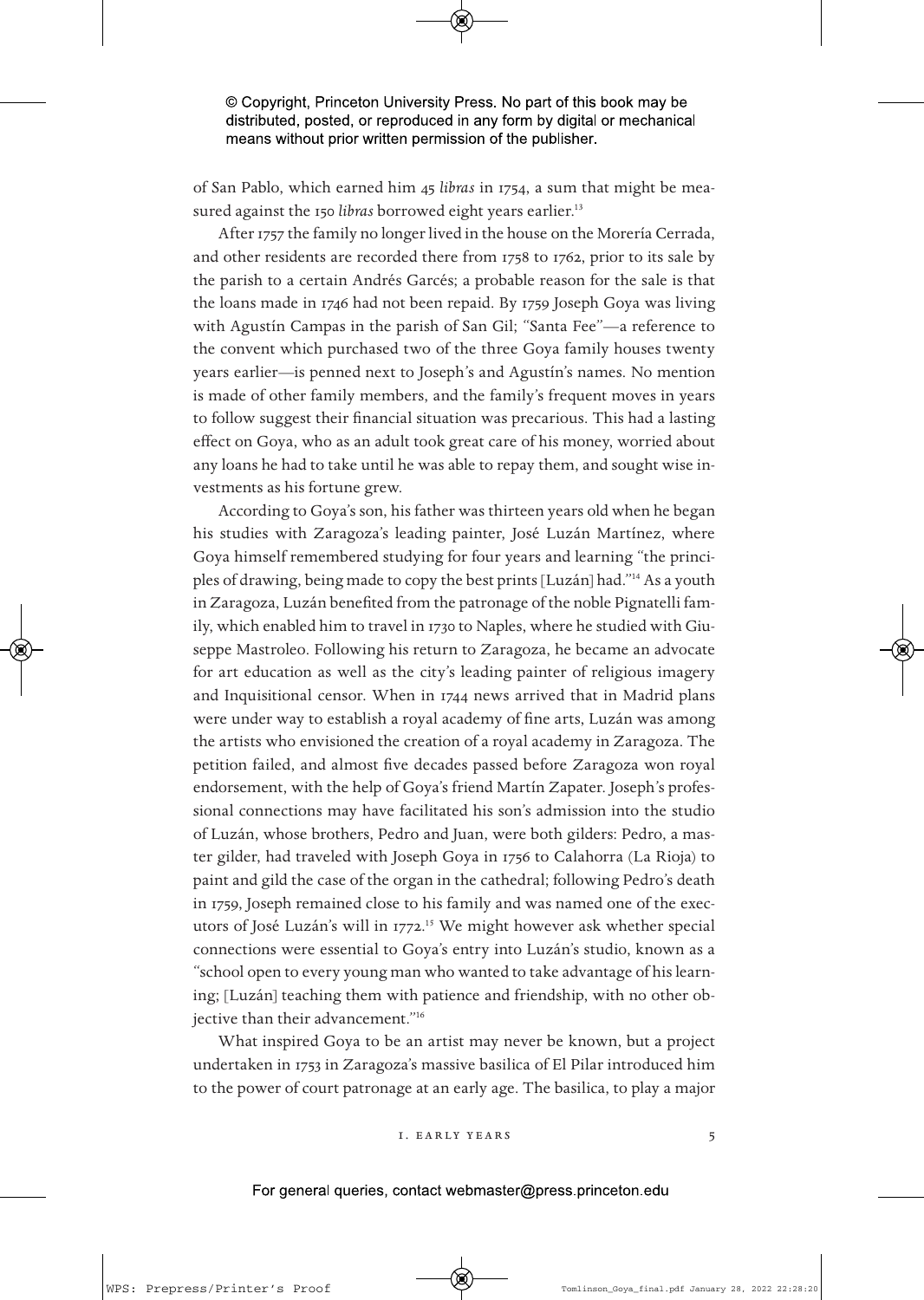role in his early career, commemorates the site of the miraculous appearance of the Virgin to the Apostle James, to whom she gave a statue of herself as well as a column (*pilar*) of jasper to serve as its pedestal, still venerated today. When the court architect Ventura Rodríguez arrived in 1753, he envisioned the Santa Capilla (Holy Chapel), oval in plan and surmounted by a baldachin, to house the sacred column. What took form over the next twelve years is one of the greatest late baroque ensembles in Spain, its main sculptural groups illustrating the appearance of the Virgin to Saint James and his seven disciples, a theme carried into reliefs and medallions in marble, stucco, and bronze adorning the chapel.

The project brought new life to art in Zaragoza, as well as opportunities for her native sons. Zaragoza's leading sculptor, José Ramírez, created the central groups of the apparition of the Virgin on a cloud surrounded by angels above the main altar, and Saint James with seven converts who witness the miracle from the altar to the left. Arriving from Barcelona in 1760, Carlos Salas contributed marble reliefs depicting the life of the Virgin and, on the chapel's exterior wall, a relief of the Ascension of the Virgin; Goya's relationship with Salas dates to this time.<sup>17</sup> A student of the Italian painter Corrado Giaquinto, who had recently arrived in Madrid to serve as first court painter to Fernando VI, Antonio González Velázquez painted the chapel's dome, assisted by Francisco Bayeu, a student of Luzán, and Goya's future brother-in-law.

Bayeu was the Zaragoza painter who most benefited from the Santa Capilla project. In 1757 he entered a competition at the Royal Academy and won a two-year daily stipend of 4½ *reales* to study in Madrid and to work again as assistant to González Velázquez, now a court painter. He arrived in the capital in April 1758, accompanied by the four siblings in his charge following the deaths of their parents: two sisters, María Josefa (Goya's future wife) and María Josefa Matea, and two brothers, Manuel and Ramón, who enrolled in the Royal Academy in October. Their academic careers would be shortlived. To González Velázquez's great displeasure, Bayeu continued work on paintings commissioned by institutions in Zaragoza and, when confronted by González, responded with "improprieties... and other bold and indecorous expressions," leading to the immediate termination of his pension. Perhaps following the advice of artists in the academy (who were not involved in the aristocratic councillors' decision to deny his support), Bayeu appealed, explaining that his stipend was insufficient to support his family. In response, the councillors granted a more face-saving strategy by accepting his resignation.<sup>18</sup>

By early 1759 Bayeu found himself again in Zaragoza and later that year married Sebastiana, the daughter of the painter Juan Andrés Merklein. He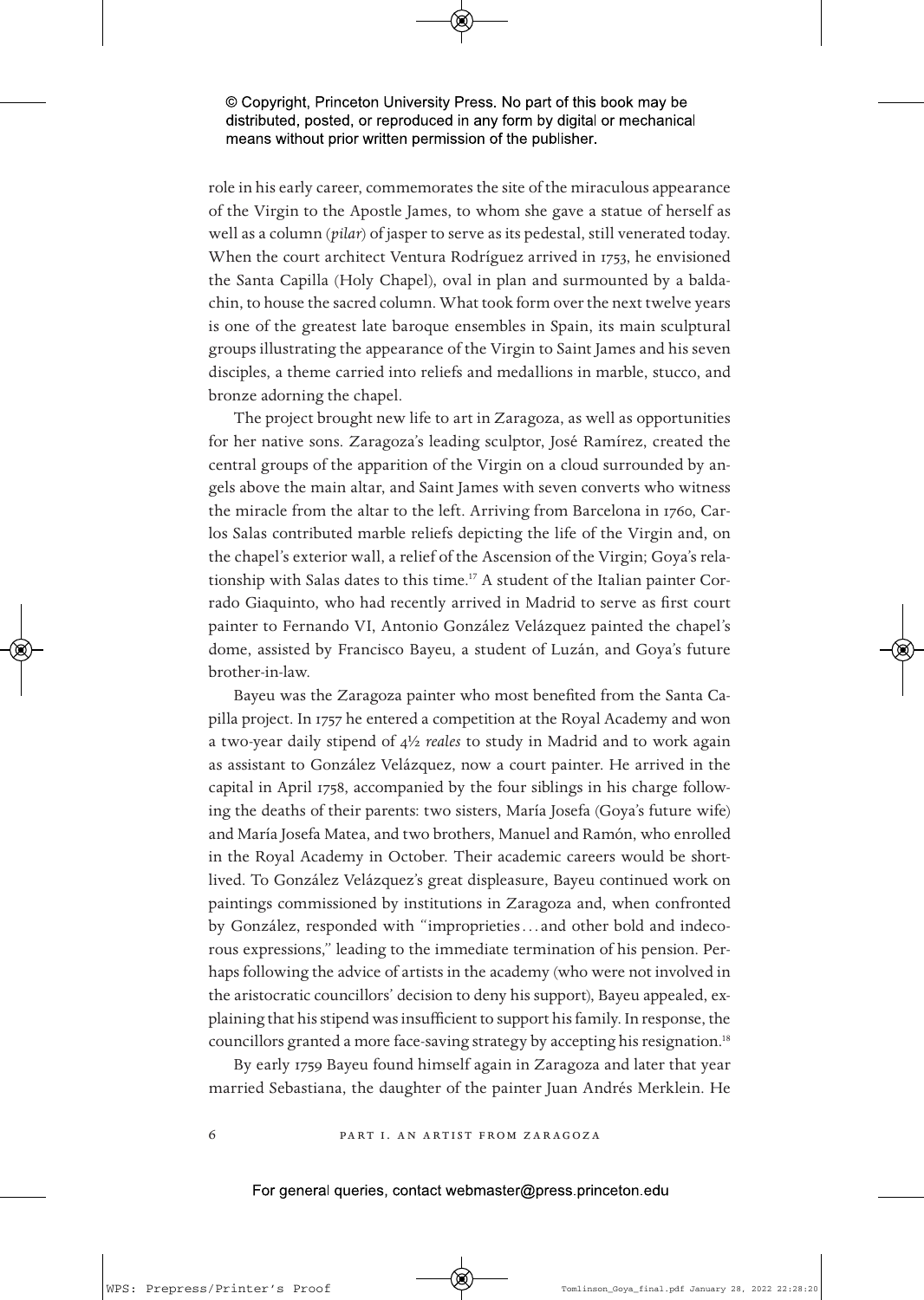returned to Madrid four years later, but in the interim probably met Goya, who in 1783 testified that "it has been twenty years more or less that I have known and have been friendly with Doña María Bayeu. . . having studied in the house of her brother Don Francisco."19 Goya's relationship with Bayeu, eventually solidified by his marriage to Bayeu's sister, played a significant role in his early career.

Both Goya and Bayeu were thus in Zaragoza in October 1759 to witness a rare and splendid occasion: the arrival of Spain's new royal family. Upon the death of Fernando VI in August 1759 his half brother, Carlos VII of Naples, was proclaimed Carlos III of Spain. The royal family sailed from Naples to Barcelona and made their way to Madrid, stopping in Zaragoza for a brief stay. On October 28, 1759, the royal guard led the procession into the town, followed by Carlos III and Maria Amalia of Saxony in one carriage and the royal children, or *infantes*, in three others: the first with Carlos, the crown prince (titled in Spain the Príncipe de Asturias; hereafter, the Prince of Asturias), and his brother Gabriel Antonio; the second with Antonio Pascual and Francisco Xavier; and finally the carriage with the *infantas*, María Josepha and María Luisa.<sup>20</sup> Many of their faces are familiar thanks to Goya's brush, for beyond his portraits of Carlos III and his son Carlos IV, he immortalized the aged María Josepha (1744–1801) and her younger brother Antonio Pascual (1755–1817) forty-one years later in portrait sketches and in the background of *The Family of Carlos IV* (pl. 19). With their progeny on display, Carlos III and Maria Amalia guaranteed the vigor of the Spanish monarchy, in sharp contrast to the late Fernando VI, who had died widowed, insane, and without heir.

Writing to Bernardo Tanucci, her trusted minister in Naples, the queen described the Aragonese countryside as an improvement over that of Catalunya, but sparsely populated and uncultivated. "In a few words, it looks like a desert. The people are miserable, but their misery does not make them more industrious. Thank God, up to now, we have had a good trip. Carlos's measles obliges us to remain here a few days. He came down with a mild case and no longer has a fever, so I hope that within a few days we can continue our journey."21 On November 8 the queen wrote again: "Here, it is a veritable hospital";<sup>22</sup> contrary to her wishes, the royal visit to Zaragoza lasted another three weeks. Carlos III took the delay as an opportunity to hunt in the afternoons, an exercise that may have saved him from the illnesses that struck every other member of his family who, once recuperated, visited the town's shrines and sites, many of which were destroyed by Napoleon's forces five decades later. On November 30 the royal departure was announced, and alms were given to churches, convents, monasteries, and the poor. On the first of

1. EARLY YEARS 7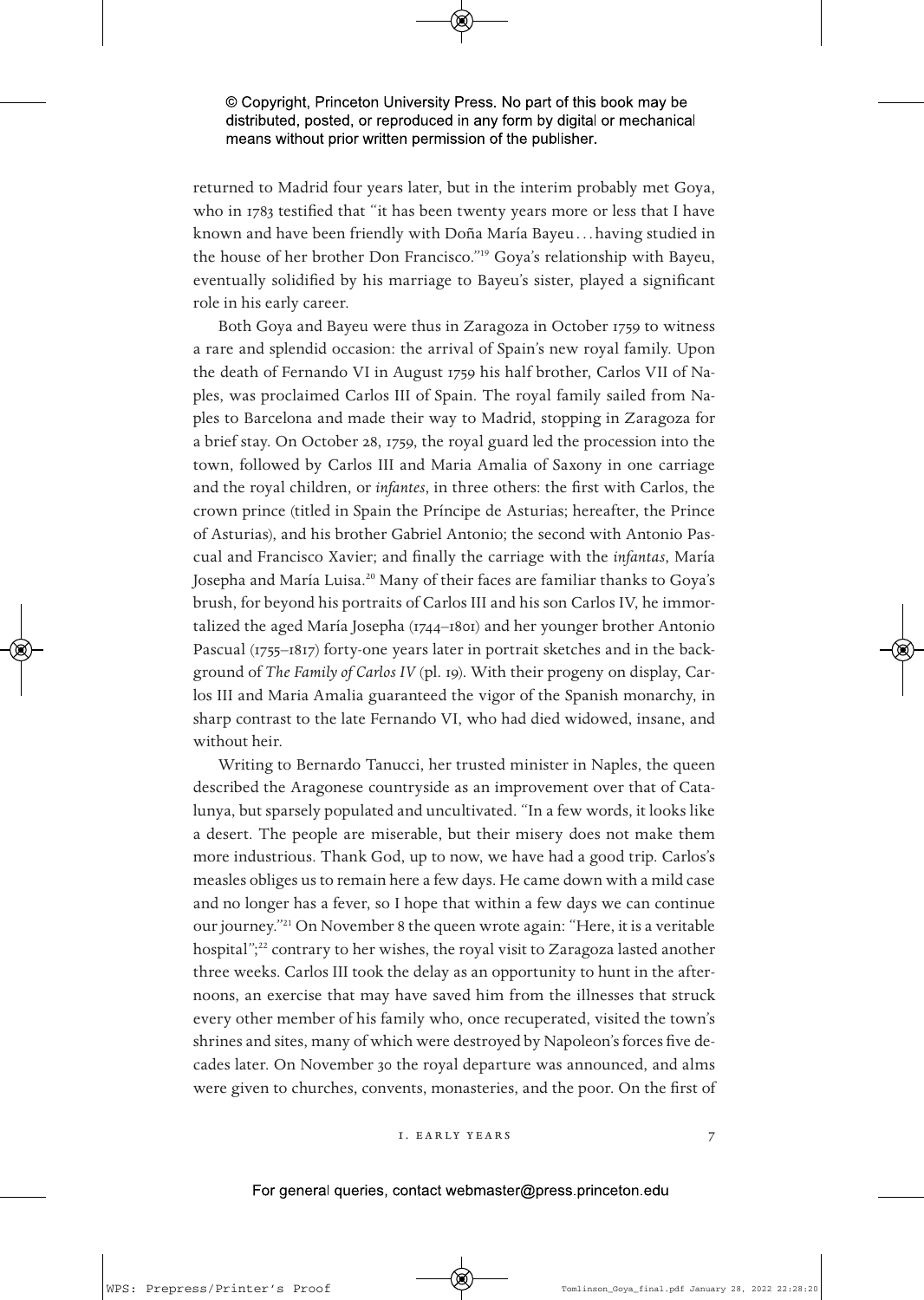December, the royal procession left Zaragoza in the same order in which it had arrived. A chronicler reported that the emotions of the day were most evident among the lower classes, who, unable to hide their feelings, sobbed as their new king departed.<sup>23</sup>

The monthlong presence of the royal family offered the thirteen-year-old Goya a glimpse of a new world. As a student and son of a gilder, he may even have contributed to the celebration by painting decorations or assisting his father in gilding frames for the new royal portraits that adorned public spaces and building façades. Perhaps, too, he began to dream of a future at the court of Carlos III. But could he even imagine that within twenty years he would personally present his work to the king, and to the particular acclaim of the prince of Asturias and of his young and vibrant wife, María Luisa of Parma?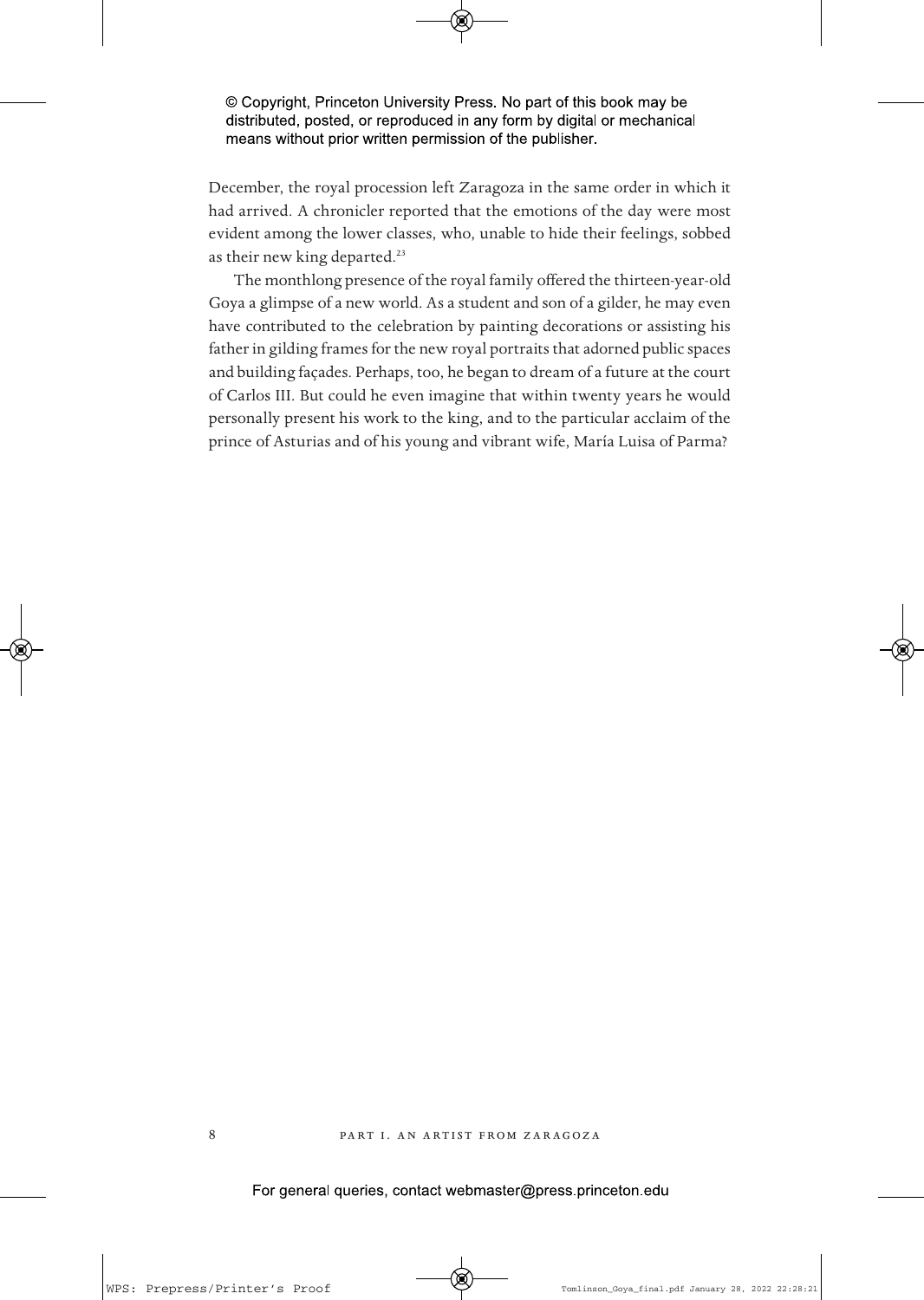# **INDEX**

Abas, Felipe, 228, 242 Abrantes, duchess of (Manuela Téllez-Girón y Alonso-Pimentel), 256 Accademia del Nudo (Academy of the Nude, Rome), 19–20 Accademia di San Luca (Academy of Saint Luke, Rome), 18, 20 Adán Morlán, Juan, 18–19, 22, 27–28, 85, 185–86, 214, 224 *Adoration of the Holy Name* (Goya), 25 *Adoration of the Name of God* (Goya), 272 *Adoration of the Shepherds* (Ribera), 196 *Agony in the Garden* (Correggio), 245 Aguirre, Ginés de, 83 Agustín, Francisco, 325n19 *Al Cementerio* (*To the Cemetery*) (Goya), 237, *238* Alba, duchess of (María del Pilar Teresa Cayetana de Silva-Álvarez de Toledo y Silva): Fernández de Moratín and, 148; Goya and, 135–36, 140, 147, 196, 200; Goya's portraits of, 141–42, 150–51, 243, 317, Pl.11, 12; life and family of, 137, 178, 196 Alba, duke of ( José María Álvarez de Toledo y Guzmán, marquess of Villafranca), 95, 141, 147 *Alba Madonna* (Raphael), 196 *Album Bordelais ou Caprices* (Galarde), 301 Aldobrandini Wedding, 30

Page numbers in *italics* indicate

illustrations.

Alduy, Joaquina, 31, 37, 54, 59, 67 Alenza, Leonardo, 319 Alfonso V of Aragon, 13 Algardi, Alessandro (Langarde), 21 Allan, David, 78 *The Allegory of Madrid* (Goya), 227–28, *227*, 231, 242 Allué, Matías, 27, 30, 38, 52, 55–56, 68 Altamira, count of (Vicente Joaquín Osorio Moscoso y Guzmán), 90, 95 Andrea del Sarto, 316 *Andrés del Peral* (Goya), 85, 166, *167* Angoulême, duke of (Louis Antoine of France), 283–84 *Gli animali parlanti* (*The Talking Animals*) (Casti), 246–47 *Annunciation* (Goya), 85 *Annunciation* (Mengs), 102 *Annunciation with a Heavenly Host* (Coello), 166 Ansón Navarro, Arturo, 326n28 Aparicio, José de, 274, 352–53n1 *Appearance of the Virgin to Saint Julian* (Goya), 108–9 Apsley House (London), 245 aquatint, 170–71, 260, 298–99 Aralí Solanas, Joaquín, 52, 69, 93, 147 Aranda, count of (Pedro Pablo Abarca de Bolea), 33–34, 117–18, 120–21, 124–25, 133 Aranjuez, 34–35, 36, 96, 97, 98–99, 112, 181–82 Arce, Celedonio de, 100–101 Ariza, marquis of, 256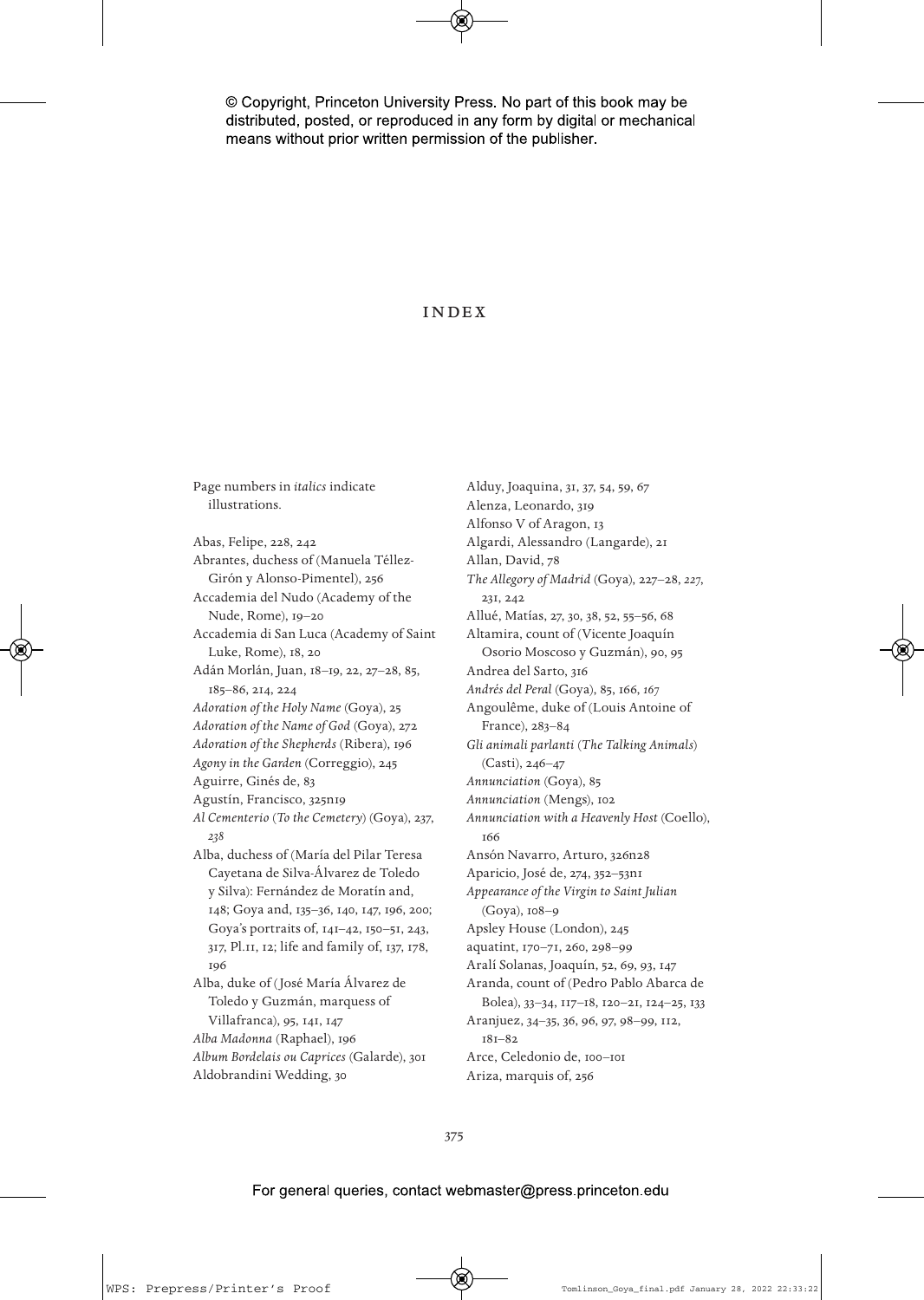Arnal, Pedro, 82, 185–86 *The Arrest of Christ* (Goya), 130, 170, 175, 185, 271, Pl.17 Arrieta, Eugenio García, 276 *El Arte de ver* (*The Art of Seeing*) (Ceán Bermúdez), 266 *Arts Paying Homage of the Spanish Monarchy* (Bayeu), 30 Asensio, José, 28 *Assumption* (F. Bayeu), 108–9 *Assumption of the Virgin* (Reni), 20 Aula Dei, 28–30 autos-da-fé, 10, Pl.1 Azara, Félix de, 203 Azara, José Nicolás de, 173, 180–81, 195, 203 *The Bacchanal of the Andrians* (Titian), 102 *Un Baco fingido coronando algunas borrachos* (*A False Bacchus Crowning Some Drunkards*; or *The Drunkards*) (Goya), 45, *46* Baltasar Carlos, Prince of Asturias, 45, 74 Barcelona, 22–23, 200–201, 213, 265–66, 282, 318 Baretti, Joseph, 32 Baruso Valdés family, 203 Barzo, Manuel, 45 Batoni, Pompeo, 71, 77 Bayeu, Feliciana, 37, 107–8, 143, 216–17 Bayeu y Subías, Francisco: artistic career in Madrid of, 22, 65, 67–68, 78, 101, 107–9, 112; artistic career in Zaragoza of, 6–7, 9–10, 14, 28, 30, 39, 52, 118, 168; death and will of, 129, 142–43; Goya and, 6–7, 11–12, 15, 22, 26–28, 30, 38–39, 41, 56–59, 87–88, 123, 133, 135; life and family of, 6–7, 37, 54, 68; on private commissions, 36; Real Museo del Prado and, 274; Royal Academy and, 83, 86–87, 129–30, 143; self-portrait of, 340n13 Bayeu y Subías, Manuel: artistic career of, 26; Goya and, 41, 42, 55, 64–65, 88; life and family of, 6, 37–38, 142–43, 224 Bayeu y Subías, María Josefa ("Pepa"): children of, 16, 30, 37, 54–55, 66, 80, 92; estate and will of, 190–91, 236, 242–43, 256; Goya and, 22, 27–28, 41, 64, 146–47; Goya's portrait of, 37, 206, *207*; life and family of, 6, 37, 54–55, 67, 124; Zapater y

Bayeu y Subías, Ramón: artistic career of, 14, 38, 40, 44, 65, 87, 91, 107, 108–9, 112– 13; Goya and, 39, 52–53, 55; illness and death of, 122, 123; life and family of, 6, 37, 68, 69 Bayeuy Subías, María Josefa Matea, 6, 37, 68 Bayonne Constitution (1808), 216, 224 Beratón, Joseph, 340n15 Bergaz, Alfonso, 124 Bernini, Gian Lorenzo, 21 Bidauld, Jean-Joseph, 181–82 *Black-Border Album* (Goya), 269–70, *269 The Blind Guitarist* (Goya), 48–50, *49 Blind Man's Bluff* (Goya), 92 Boccherini, Luigi, 72 Bonaparte, Joseph: caricatures of, 262; Goya and, 223, 225–29, 236, 240–41; Peninsular War and, 216, 218–19, 221–22, 223–31, 239, 243, 244–45; public museum and, 249 Bonaparte, Lucien, 191, 193, 210, 231 Bonheur, Rosa, 312 Bonheur, Sophie, 312 *Bookseller's Wife* (Goya), 207 Borbón, Carlota Joaquina de, 82 Borbón, Francisco de Paula Antonio María de, 184, 216 Borbón Dos Sicilias y Habsburgo Lorena, María Antonia de, 209 Borbón y Borbón, Carlos María Isidro de, 184, 249 Borbón y Borbón, Carlos María Luis Fernando, 178, 184–85, 192 Borbón y Borbón, María Isabel de, 184 Borbón y Borbón, María Luisa Josefina Antonieta de, 184, 192, 209–10, 216 Borbón y Braganza, Sebastián Gabriel de, 318–19 Borbón y Farnesio, Luis Antonio Jaime de: Goya and, 69, 76, 79, 82, 223; Goya's portraits of, 77–78, 184, 185, Pl.4; life and family of, 72–74, 173–74 Borbón y Sajonia, Antonio Pascual de, infante of Spain, 7, 184, 216, 249 Borbón y Sajonia, Francisco Xavier, 7–8 Borbón y Sajonia, Gabriel Antonio de, 94, 182 Borbón y Sajonia, María Josefa Carmela de, 7–8, 184

Gómez and, 160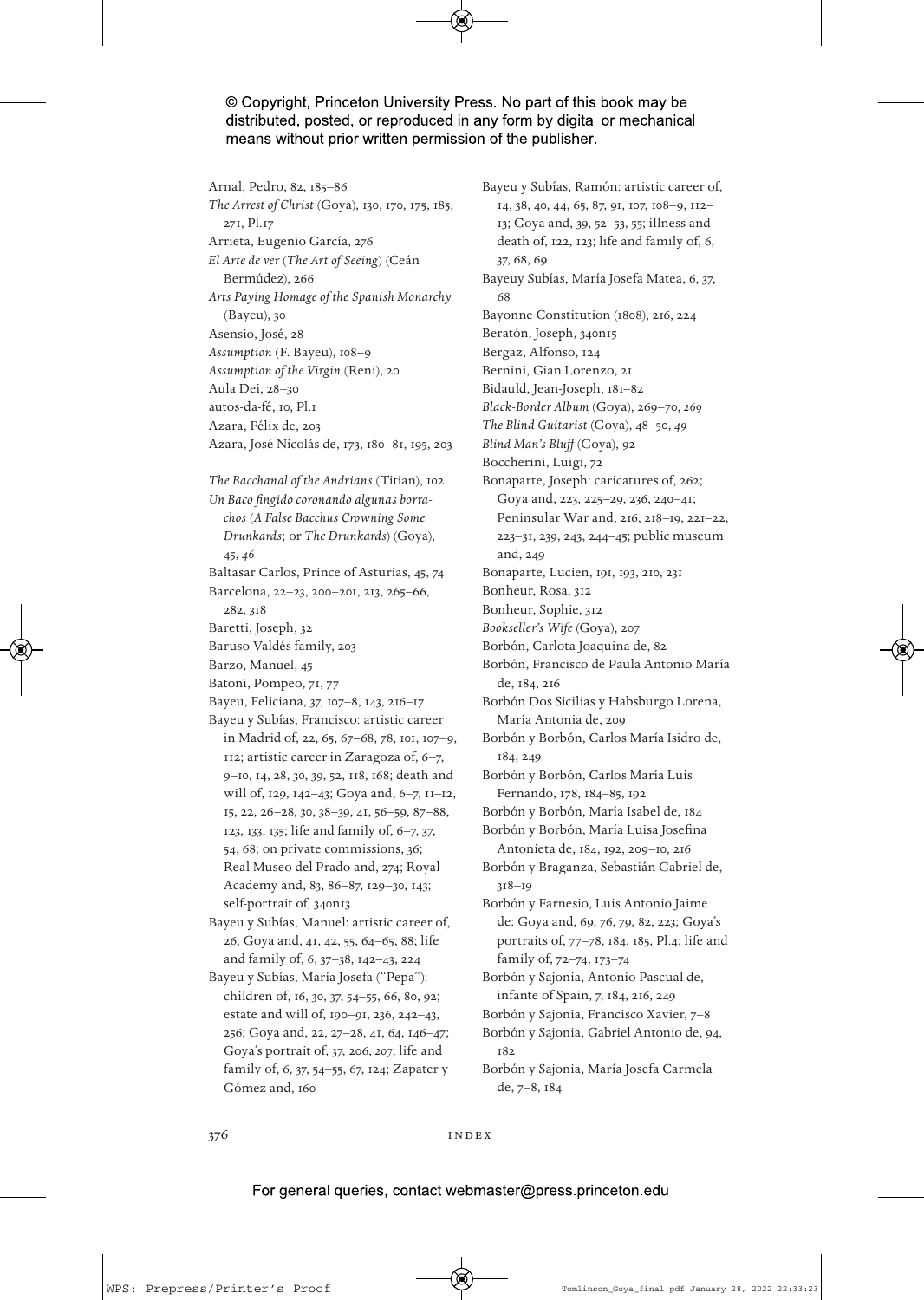Borbón y Sajonia, María Luisa Antonia de, 7–8

Borbón y Vallabriga, Luis María de: Goya and, 262; Goya's portraits of, 74, 77; life and family of, 73, 190, 228, 245, 249, 275–76

- Borbón y Vallabriga, María Luisa Fernanda de (duchess of San Fernando de Quiroga), 73–74, 78, 190, 290, 291, 296, 315, 316
- Borbón y Vallabriga, María Teresa de (countess of Chinchón): Godoy and, 158–159; Goya and, 262; Goya's portraits of, 74, *75*, 141, 158–59, 183, 185–86, Pl.18; life and family of, 214, 249, 290
- Bordeaux: Fernández de Moratín in, 282– 83, 286; Goicoechea in, 291–92; Goya in, 294–99, 300–308, 309–13; Silvela y García Aragón in, 282–83; Spanish émigrés in, 288–89
- Borghini, Gregorio, 190
- Borroni, Paolo, 22
- Bosarte, Isidoro, 133
- Bosch, Hieronymus, 44
- Bossi, Benigno, 22
- Bourgoing, Jean-François, 97–98
- Brambila, Fernando, 190
- Bravo de Rivera, Tadeo, 203, 219, 226–27
- Brueghel, Pieter, 102
- Brugada Vila, Antonio de, 278, 281, 304–5, 312
- Buen Retiro (Madrid), 9, 47, 103, 188–89, 190, 217, 221
- Bueno, José, 317
- Buffet, Paul and Amadée, 28
- bullfighting, 12, 110, 120, 136, 229, 259– 62, 300–301. See also *Bulls of Bordeaux* (Goya); *Tauromaquia* (Goya)
- *Bulls of Bordeaux* (Goya), 288, 300–303, *302 Burial of the Sardine* (Goya), 201

Caballero y Campo Herrera, José Antonio, 160 Cabarrús, Francisco de, 67–68, 83, 90, 108, 159, 228, 262 Cabezalero, Juan Martín, 166 Cádiz, 148–49, 194 Cádiz Constitution (Constitution of 1812), 239, 243, 245, 248–49, 275, 283–84 Calcografía, 172–73, 200

Calleja, Andrés de la, 10, 40, 65, 83 Camarón, Joseph, 129–30 Campo, Marcos del, 68, 76, 182, 191 Campomanes, count of, 109 Cano, Alonso, 119 Capitoline Museum (Rome), 20 *Los Caprichos* (Goya): advertisement and sale of, 137, 154, 161, 170–73, 237–39, 271; aquatint and, 171, 298–99; *The Arrest of Christ* and, 170; Ceán Bermúdez and, 266; creation of, 175; Delacroix and, 303; *Los Desastres de la guerra* and, 233–35; donation of, 199–200, 319; Ferrer and, 303; Guillemardet family and, 178, 292; Inquisition and, 303–4; objective of, 155; *Sueños* and, 140, 149, 153, 154 *caprichos enfáticos* (striking caprices), 245– 47, *246*, 266–67, 272 Cardano, José María, 301, 303 Carderera, Valentín, 140, 267 *Caricatures espagnoles / Ni plus ni moins, par Goya* (*Spanish caricatures / Neither more nor less, by Goya*), 303 *Caridad* (*Charity*) (Goya), 233, *233*

Carlier, René, 35

- Carlos III of Spain: Bayeu and, 27–28; court's annual itinerary and, 34–36; Goya and, 71; Goya's portraits of, 90; modernization of Madrid and, 32–34; reign of, 7–8, 9–10, 11–12, 34–35, 47, 52, 82, 94; San Francisco el Grande and, 78, 79–80
- Carlos IV of Spain: Bayeu and, 12; as collector and patron of the arts, 97–98; court's annual itinerary and, 97; *exaltación* of, 102–3; Goya and, 31, 96, 132–33; Goya's portraits of, 96, 99–101, *100*, 103, 176–77, 193, 274 (see also *The Family of Carlos IV* [Goya] Peninsular War and, 209–10, 213, 216, 218); portraits of, 107–8; as prince of Asturias, 7–8; reign of, 94–96, 102–6, 114– 15, 117, 144–46, 163, 173–74, 178, 180–82, 191; Zapater and, 31
- *Carlos IV* (Goya), 99, *100*
- *Carlos III: Majestad y ornato en los escenarios del rey ilustrado* (exhibition), 322n2 Carnicero, Antonio, 146–47, 217, 241
- Carrete Parrondo, Juan, 352n19
- *La casa de locos de Zaragoza* (*The Madhouse of Zaragoza*) (play), 132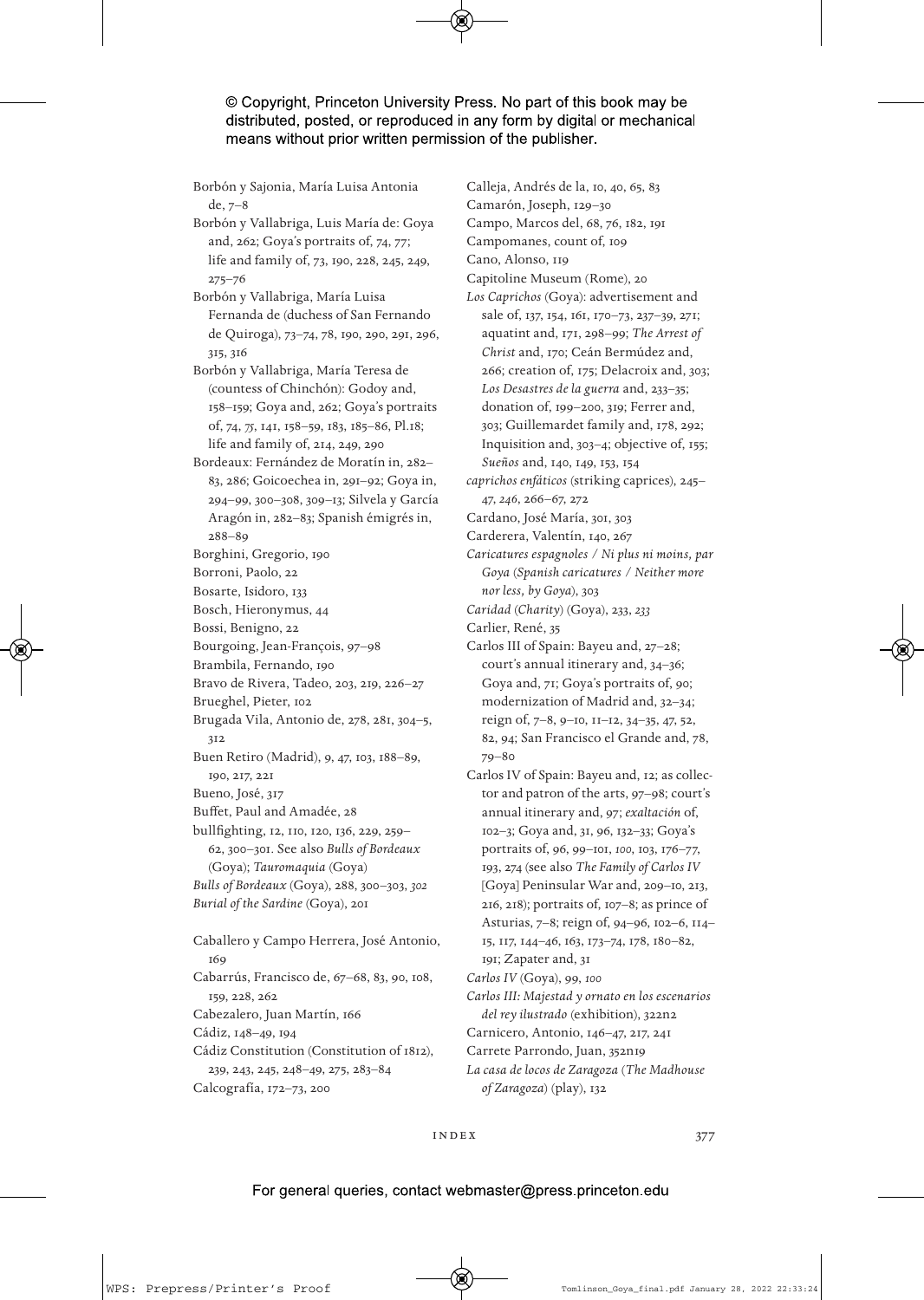Casti, Giambattista, 246–47 Castillo, José del, 39, 40, 44, 47, 65, 67, 69, 80, 86–87 Castillo, Tomás del, 86 Cayetano Soler Ravasa, Miguel Cayetano de. *See* Soler Ravasa, Miguel Cayetano de Ceán Bermúdez, Juan Agustín: Bayeu and, 9–10; Godoy and, 185–86; Goya and, 45, 68, 83, 100, 147–48, 164, 202, 245, 260, 282, 322n9; Jovellanos and, 67–68; political career of, 195, 228–29, 266–69; Royal Academy and, 164, 195 Ceballos y Guerra de la Vega, Pedro Félix de: Goya and, 188–90, 193; political career of, 188, 191, 194, 200, 213–14, 215– 16, 221–22 Cervantes, Miguel de, 132–33, 291 Chavaneau, Pierre François, 137 Chollet y Caballero, Francisco Vicenta, 203 Chopinot, Léonard, 132 *Christ on the Cross* (Bayeu), 59, 274 *Cibeles* (*Ceres*) (Rodríguez), 34 Cidraque, José, 69 Cimarosa, Domenico, 120 *Circumcision* (Rubens), 20 Cistué, Joseph de, 112 Cistué, Luis María de, 112 Cittadini, Alejandro, 18 Clement XIV, Pope, 47 *The Clothed Maja* (*La Maja vestida*) (Goya), 186–87, *187*, 193, 253, 254, 304, 317–18 Coello, Claudio, 166 *Colección de trajes de España tanto antiguos como modernos* (*Collection of the Costumes of Spain both olden and modern*) ( J. de la Cruz), 43 Colón de Larriátegui, Félix, 133 *El Conservador* (newspaper), 276–77 Constitution of 1812 (Cádiz Constitution), 243, 245, 248–49, 275, 283–84 *El Convidado de piedra* (*The Guest of Stone*) (Zamora), 165 Correggio (Antonio Allegri), 21, 25, 196, 214, 243, 245 *Correo de Madrid* (newspaper), 106, 114 Council of the Indies, 121 *The Count of Floridablanca* (Goya), 70–71, *70*

*The Countess-Duchess of Benavente* (Goya), 84, Pl.5 Cox, Kenyon, 119 *Crónica científica y literaria* (*Literary and Scientific Chronicle*), 268 *Crowd in a Park* (Goya), 270–71, *270 Crucified Christ* (Velázquez), 166 Cruz, Juan de la, 43, 44 Cruz, Ramón de la, 43 Cruz Valdovinos, José Manuel, 354n22 *Cuaderno italiano* (Italian sketchbook) (Goya), 16–21, *17*, *20*, 23, 28, 30, 40–41, 66, 79 Cubas, Manuel de, 122 Cuervo, Juan Antonio, 273–74, *274*, 292–93 Dalrymple, William, 72 *The Dance on the Banks of the Manzanares River* (Goya), 41–42 David, Jacques-Louis, 181, 185, 240–41 *Death of Saint Peter Martyr* (R. Bayeu), 108–9 *The Death of Viriatus, Chief of the Lusitanians* (Madrazo), 274 Delacroix, Eugène, 178, 292, 303 *Los Desastres de la guerra* (Goya), 200, 233– 35, 245, 246, 250, 261, 266–67 *La Desgraciada muerte de Pepe Illo en la Plaza de Madrid* (*The Unlucky Death of Pepe Illo in the Ring of Madrid*) (Goya), 260, *260*, 262 Desprez, Louis-Jean, 255 *Después los verás* (*You'll see later*) (Goya), 269–70, *269 Diario de Madrid* (newspaper): announcements and advertisements in, 182; Carlos IV and, 114; on Gillray, 261; on glory of the nation, 169; on F. Goya, 165–66, 178, 198; on J. Goya, 283; Goya's announcements and advertisements in, 50–51, 125, 137–38, 154, 170–72; on lead poisoning, 122; on Madrid, 200– 201, 247; Peninsular War and, 213–15, 217–18, 221, 224, 228–31, 348n26; on Piñero (El Maragato), 208; on portrait of Wellington, 241; sale of books and prints and, 137–39; on smallpox, 110; "Sueños" in, 152–54; on *Tauromaquia* (Goya), 259; Viegas and, 155–56; on Weiss estate, 281 *Diario Ordinario* (periodical), 21, 22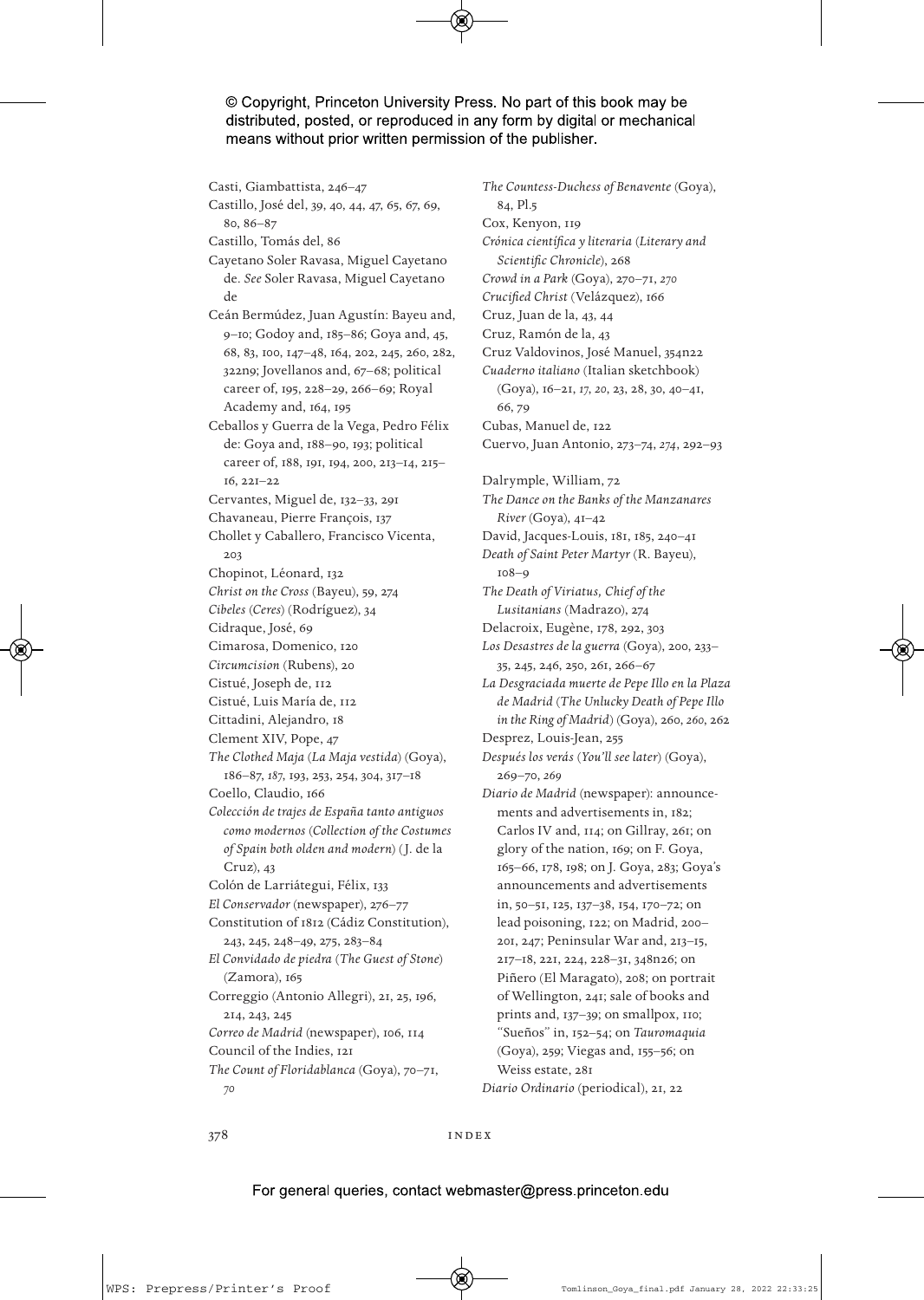*Dibersión de España* (*Spanish Entertainment*) (Goya), 302–3, *302 Diccionario histórico de los más ilustres profesores de las Bellas Artes en España* (*Historical Dictionary of the Most Illustrious Professors of the Fine Arts in Spain*) (Ceán Bermúdez), 164 Didot, Jules, 291 *Disparates* (Goya), 200, 266, 271–72, 279–80 dogs, 38 *Don Juan Antonio Cuervo* (Goya), 273–74, *274 Don Quixote de la Mancha* (Cervantes), 291 *Doña Antonia Zárate* (Goya), 203, Pl.20 Doyle, William, 348n31 Duaso y Latre, José, 285, 286, 293 *The Duchess of Alba* (1795) (Goya), 141–42, Pl.<sub>II</sub> *The Duchess of Alba* (1797) (Goya), 150–51, 243, 317, Pl.12 Ducker, Guillermo, 177, 297 *The Duke and Duchess of Osuna and Their Children* (Goya), 93, Pl.6 *The Duke of San Carlos* (Goya), 251, Pl.26 Dunstanville, baron of (Francis Basset), 77 Durán, Francisco, 239–40 Dyck, Antoon van, 102

*Equestrian Portrait of the 1st Duke of Wellington* (Goya), 240, *241* Eraso, Manuel, 18–19, 22, 27–28, 324–25n35 d'Erlanger, Frédéric-Emil, 280 El Escorial (Monasterio de San Lorenzo): Carlos IV and, 97–98, 105, 115, 146, 176, 178, 182; court's annual itinerary and, 35–36; Goya and, 90, 174–75; Jovellanos and, 158; tapestry cartoons for, 38–39, 98, 107, 120, 132–33, 279 Escudero, Marcos, 190 Espinosa, Carlos, 325n19 Espinosa, Manuel Sixto, 205 *Espíritu de los mejores diarios de Europa* (newspaper), 114 Esquilache (Squillace), marquess of (Leopoldo de Gregorio), 9, 33 Esquilache uprising (*motín de Esquilache*, 1766), 33, 215 Esteve, Agustín, 100, 129–30, 134, 191, 243 Esteve, Rafael, 311 *Esto es lo peor!* (*This is the worst!*) (Goya), 246, *246*

etching: aquatint and, 170–71, 260, 298–99; Ceán Bermúdez and, 266–67; Goya and, 45–48; intaglio and, 301. See also *Los Caprichos* (Goya); *caprichos enfáticos* (striking caprices); *Los Desastres de la guerra* (Goya); *Disparates* (Goya); *Tauromaquia* (Goya) executions, 208, 229–30, *230 Expolio* (El Greco), 170

- *Fair of Madrid* (Goya), 63
- *Fall of the Giants* (Bayeu), 12
- *The Family of Carlos IV* (Goya), 7, 36, 108, 183–85, 193, 209, 216, 335n18, Pl.19
- *The Family of the Infante don Luis de Borbón*
- (Goya), 77–78, 185, Pl.4
- Family Pact (1763), 51–52
- Farsetti, Filippo Vincenzo, 21
- *Feria en Bordeaux* (*Fair in Bordeaux*) (Goya), *307*, 308
- Fernán Núñez, count of (Carlos José Francisco de Paula Gutiérrez de los Ríos y Sarmiento de Sotomayor), 202, 205, 221–22
- Fernán Núñez, countess of (María Vicenta de Solís y Vignancourt Lasso de la Vega), 202, 221–22
- Fernández, María del Rosario (La Tirana), 133, 203, 254, 316
- Fernández de Moratín, Leandro de: Goya and, 148, 166–68, 184, 265–66, 289–91, 294–95, 307, 309; Goya's portrait of, 288, 294, *295*; life and family of, 228, 282–83, 286, 294–95; Melón González and, 289, 297, 299, 300, 309, 310; Peninsular War and, 222, 239, 262; political career of, 195, 252–53; San Antonio de la Florida and, 167–69; Viegas and, 155–56; L. Weiss and, 281, 294, 312
- Fernández de Moratín, María, 353n2
- Fernández de Moratín, Nicolás, 282, 286
- Fernando IV of Naples, 105, 209–10
- Fernando VI of Spain, 7
- Fernando VII of Spain: Ceán Bermúdez and, 266; Goya and, 305–6; Goya's portraits of, 215–16, 219–20, 227–28, 239–40, 249, 254, 256–57, 258; Peninsular War and, 213–15, 216–17, 218, 219, 283–84; as prince of Asturias, 184; reign of, 188, 244–45, 248–53, 286, 315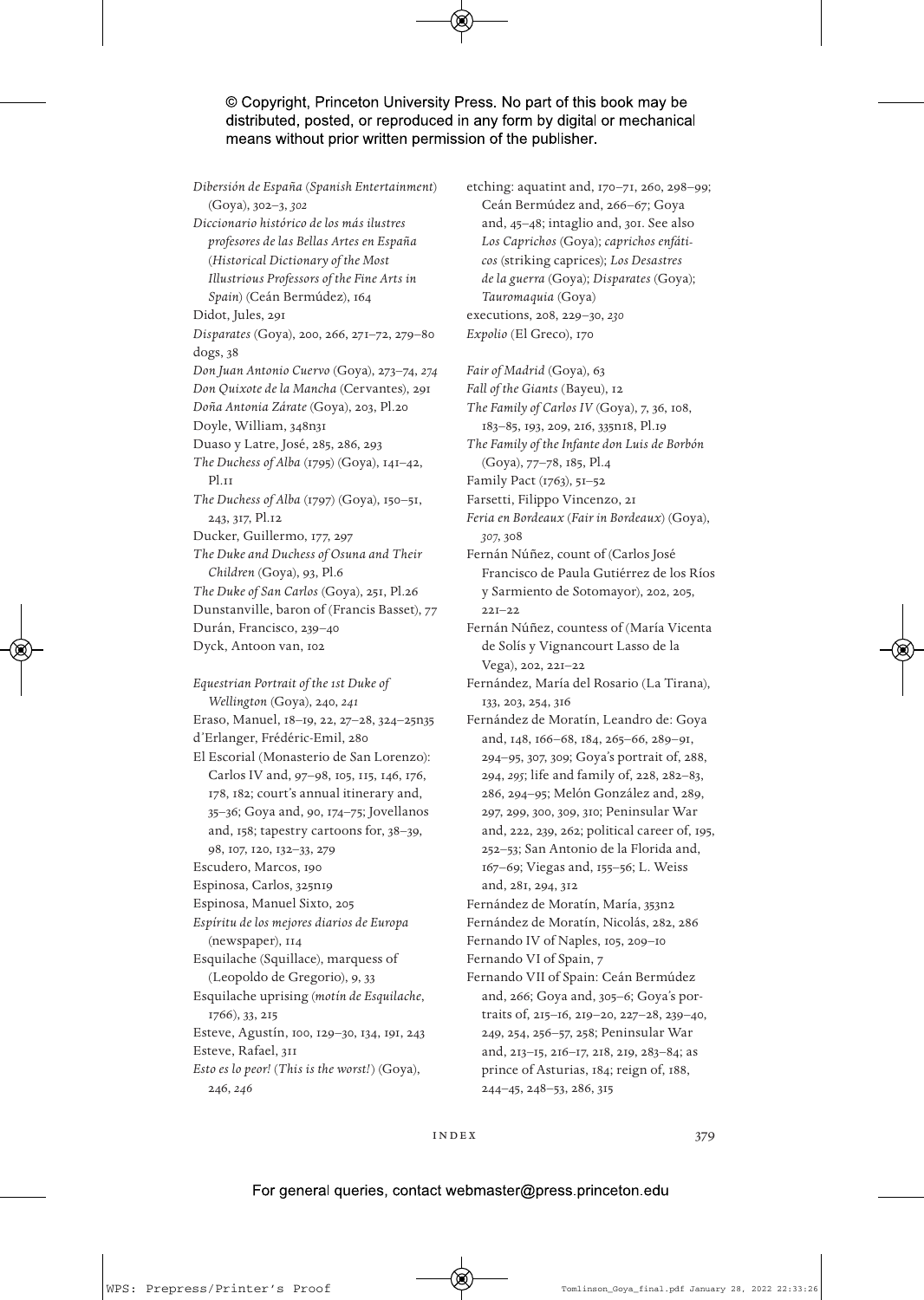Ferrer, Mariano, 109 Ferrer Cafranga, Joaquín María, 291, 294– 95, 297, 303 Ferro, Gregorio, 11, 65, 67, 80, 83, 143, 205 *The Fight at the New Inn* (Goya), 43 *Flight into Egypt* (Goya), 39, 266 Floridablanca, count of ( José Moñino y Redondo): Goya and, 47–48, 64, 68, 70–71, 73, 76, 82–84, 262; Jovellanos and, 67; political career of, 47, 76–77, 82–83, 94–95, 103, 104, 108, 114, 117–19; Ponz and, 65, 77, 80, 118–19; portraits of, 70–71; Royal Academy and, 86, 95–96; San Francisco el Grande and, 64, 65, 67 Folch Costa, José Antonio, 205, 219–20 Folch de Cardona, Francisco, 107–8 Fontainebleau, Treaty of (1807), 213 Fontana, Filippo, 168 Foraster, Alberto, 202–3 *The Forge* (Goya), 317 *The Forge of Vulcan* (Velázquez), 45, 102 Foucault, Michel, 271 *Four Seasons* (Maella), 274 *Francisco de Saavedra* (Goya), 163–64, Pl.14 Frayle, Francisco, 10, 11 Frayle, Manuela, 25 Frayle, Mariano, 25 French language, 91 Fuendetodos, 3–4, 99, 221

*Gaceta de Madrid* (newspaper): announcements and advertisements in, 47; Carlos IV and, 114; on constitutional militia, 284; Duaso y Latre and, 285; Goya's announcements and advertisements in, 45, 173, 326n31; on Isabel II, 318; on members of Joseph's royal order of Spain, 236 Gainsborough, Thomas, 141–42 Galarza, Josefa, 281 Galarza, Juana, 206, 281 *Galeria de mujeres fuertes* (*Gallery of Strong Women*) (Le Moyne), 137 Galos, Jacques, 288, 296–97, 304, 311 García de la Huerta, Serafín, 317, 319 García de la Prada, Manuel, 236, 252, 310, 353n2 Garcini, Ignacio, 202–3 Garcini, Josefa Castilla Portugal de, 202–3 Gardie, Gustaf de la, 255–56

garrote, 229–30, *230 Gaspar Melchor de Jovellanos* (Goya), 163–64, Pl.13 Gaulon, Cyprien Charles Marie Nicolas, 288, 301, 303 *Gazeta de Mexico* (newspaper), 348n24 *General Nicolas Philippe Guye* (Goya), 231– 32, *232* Genoa, 17–18, 20, 23 Géricault, Théodore, 301 Giaquinto, Corrado, 6, 9, 19, 42, 198 Gibraltar, 52 Gil, Bernardo, 203, 249 Gil Ranz, Luis, 199, 205, 221 Gil y Zárate, Antonio, 203 Gillray, James, 261, *261* Ginés, José, 168 Giordano, Luca, 47 Girodet, Anne-Louis, 181–82 Giusti, P. P., 47 Glendinning, Nigel, 322n6 *Godoy at the Battle of the Oranges* (Goya), 254 Godoy y Álvarez de Faria, Manuel: as collector and patron of the arts, 196, 253, 325n1; Fernández de Moratín and, 148; Goya and, 133, 135–37, 143–44, 182, 183, 193–94, 215, 240; Goya's *caprichos* and, 161; Goya's portraits of, 141, 185–86, 191– 92, *192*; life and family of, 158–59, 185–86; Peninsular War and, 213–14, 216, 218; political career of, 114, 124–25, 143–46, 155, 158–59, 163, 173–74, 181, 191, 195, 208– 9; Velázquez and, 166 Goicoecha, Jerónimo, 291–92 Goicoechea, Juan Martín de: Aranda and, 117–18; Goya and, 54, 56, 58–59, 66, 81, 93, 102, 156, 176, 324n6; San Francisco el Grande and, 64–65 Goicoechea, Martín Miguel de: death of, 300; Goya and, 296, 304; life and family of, 206, 207, 289, 291–92 Goicoechea y Galarza, Gumersinda, 206–7, 311–13 Goicoechea y Galarza, Manuela, 207, 289, 291–92, 300 Gómez, Dionisio, 228 Gómez, Pastor-Jacinto, 101, 199, 340n15 Gómez, Pedro, 163, 191 Gómez, Vicente, 96, 97, 98 Gómez Marañón, Ángel, 188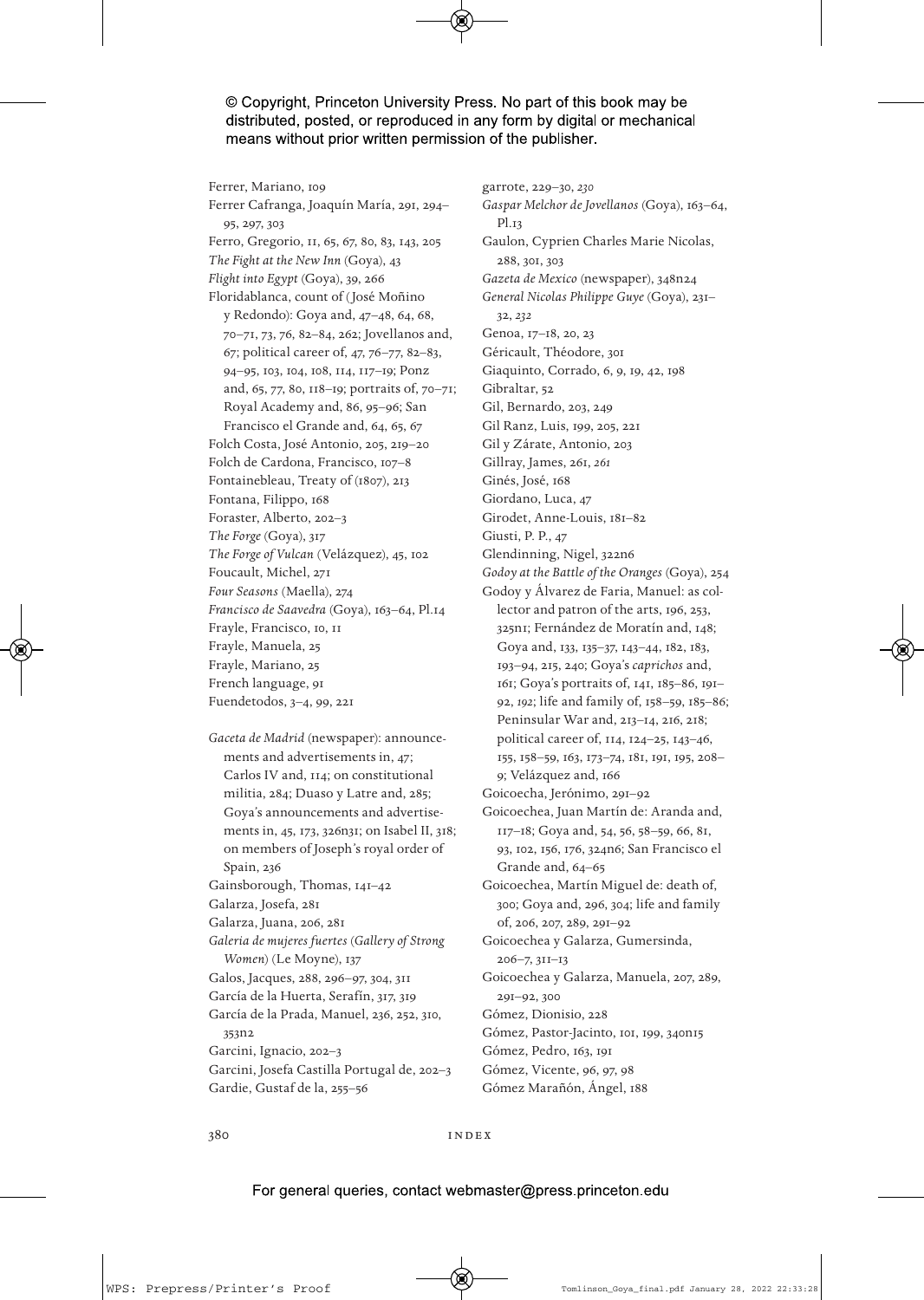González, Blas, 26–27 González, Braulio, 26–27 González Arnao, Vicente, 290, 291 González de Sepúlveda, Pedro, 67, 101, 122, 185–86 González Ruíz, Antonio, 40 González Velázquez, Antonio, 6, 12, 25, 40, 65, 83, 88 González Velázquez, Zacarías, 241 Goya, Braulio José Benito ( Joseph), 3–5, 10–11, 25, 26, 63 Goya, Manuel, 12, 25–26 Goya y Bayeu, Antonio Juan Ramón y Carlos, 28 Goya y Bayeu, Eusebio Ramón, 39 Goya y Bayeu, Francisco de Paula, 54–55 Goya y Bayeu, Francisco Javier Pedro: country house and, 280, 284–86; Goya in Bordeaux and, 296–97; Goya's death and, 312–13; Goya's portraits of, 206–7; Goya's power of attorney and, 300; Goya's works and, 254, 272, 317, 318–19; life and family of, 80, 92, 99, 206, 256, 303, 310–11, 318–19; political involvement and, 222, 241–42, 283, 284–85 Goya y Bayeu, Hermenegilda Francisca de Paula, 66, 67, 85 Goya y Bayeu, María del Pilar Dionisio, 51 Goya y Bayeu, Vicente Anastasio, 42 Goya y Goicoechea, Mariano, 206, 207, 277, 280, 284–86, 311–13 Goya y Lucientes, Camilo: life and family of, 4, 10–11, 15, 25, 63, 74, 78, 80, 85; Zapater y Gómez and, 75–76 Goya y Lucientes, Francisco: affairs and properties of, 50–51, 66, 67, 69, 79, 88–89, 99, 125, 182–83, 198–200, 215, 252, 277–81, 284–87; biographies of, 136; illness and deafness of, 122–24, 133, 136–37, 148, 152; marriage and children of, 16, 22, 27–28, 30, 39, 50–51, 54–55, 66, 80, 85, 92; as *pintor de cámara* (court painter), 96, 98–102, 107, 112–13, 174–77; portraits of, 306–7, *306*, 316, 317–18; self-portraits of, 135, *135*, 233, *233*, 254–55, 276, 298, Pl.27, 29; will of, 236. *See also specific works, people, and places* Goya y Lucientes, Jacinta, 4

Goya y Lucientes, Mariano, 4

Goya y Lucientes, Rita, 4, 10, 11, 15, 25, 63, 92, 342n6 Goya y Lucientes, Tomás: affairs and properties of, 66, 88–89, 99, 342n6; artistic career of, 28–30; life and family of, 4, 10–11, 63, 92, 221 La Granja de San Ildefonso, 35, 36, 97 Gravina, Federico Carlos, 209 El Greco (Doménikos Theotokópoulos), 170, 185 Guercino (Giovanni Francesco Barbieri), 20 Guerra, Juan Álvarez, 247–48 Guillemardet, Félix, 292 Guillemardet, Ferdinand, 174, 178 Guillemardet, Louis, 178, 292 *Gumersinda Goicoechea y Galarza* (Goya), 206, 297, Pl.22 Guye, Nicolas Philippe, 231–32, *232*

Guye, Victor, 231–32, *232*

*Head of an Angel* (Goya), 25, *26 El Hechizado por fuerza* (*Bewitched by Force*) (Zamora), 165 *Hermitage of Saint Isidore* (Goya), 92 Herrera, Juan de, 35 Hillo, Pepe, *260*, 262 Holland, Elizabeth, 220–21 *Holy Family* (Mengs), 245 Hoogen, Mister, 313, 354n22 Hospital of Our Lady of Grace (Zaragoza), 13–14, 131 Hugo, Joseph Leopold, 203–4 Hugo, Victor, 203–4

Ibáñez Machín, Pedro, 191 *ilustración* (Spanish Enlightenment), 44–45 Ingres, Jean-Auguste-Dominique, 292 Inquisition, 10, 222, 253, 275–76, 303–4, Pl.1 intaglio (in-cut). *See* etching *invención* (creative intellect), 41–42, 51 *Invención de la pintura* (*Invention of Painting*) (Allan), 78 Ireland, William Henry, 341–42n27 Iriarte de la Nieves Rabelo, Bernardo de: Goya and, 231, 262; Goya's portrait of, 157–58; political career of, 181, 195, 239; Royal Academy and, 118, 120–21, 130–31, 143–44 Isabel II of Spain, 318 Isabel of Braganza, 265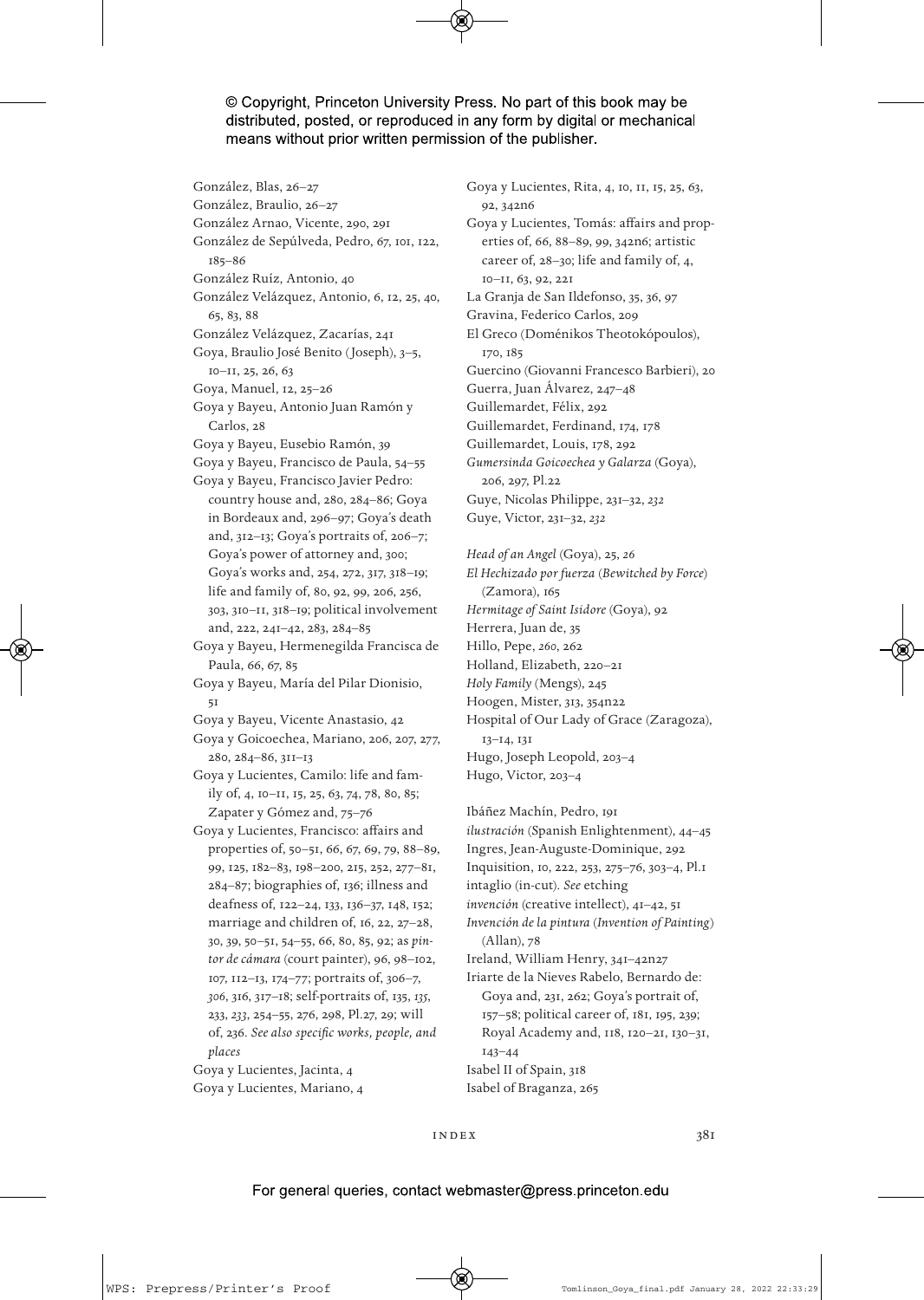Italy, 16–23, 24 *Itinéraire descriptif de l'Espagne* (*Descriptive Itinerary of Spain*) (Laborde), 231 *Jacques Galos* (Goya), 304, Pl.35 *Javier Goya y Bayeu* (Goya), 206, 297, Pl.21 Jesuit order, 47 *Josefa Bayeu* (Goya), 37, 206, *207* Joseph of Calasanz, Saint, 272–73 Jovellanos, Gaspar Melchor de: biography of, 266; Goya and, 67, 69–70, 78–79, 100, 162–64, 194–95, 262; Goya's portrait of, 74–75; Meléndez Valdés and, 155, 156; political career of, 83, 108, 145–47, 158–59, 161, 169, 195 *Juan Meléndez Valdés* (Goya), 117, 156, *157* Juan VI of Portugal, 82 Juliá, Asensio, 348n24 Kaunitz-Rietberg, Aloys Wenzel von, 318–19 Laborde, Alexandre, 231 Lacoma, Francisco, 241, 273 Lacour, Pierre, 315 Lardizábal, Miguel de, 257–58 Laurent, Jean, 280 Le Gros, Pierre II, 19, 28 lead poisoning, 122–24 *Leandro Fernández de Moratín* (Goya), 294, *295 La lechera de Burdeos* (*The Milkmaid of Bordeaux*, Goya and R. Weiss?), 313–14, *314*, 315 Leonardo da Vinci, 119 Lerena. *See* López de Lerena, Pedro *The Letter* (Goya), 317 Lewisham, viscount of (George Legge), 77 Liceo Artístico y Literario (Artistic and Literary Lyceum), 317 *Life Is a Dream* (Pereda), 185–86 lithography, 301–3. See also *Bulls of Bordeaux* (Goya) Llorente, Juan Antonio, 350n41 *Los locos de Zaragoza* (*The Insane of Zaragoza*) (play), 132 López, Tomás, 198, 345n1 López de Enguídanos, José, 103 López de Lerena, Pedro: death of, 117; Goya and, 83, 91, 100, 113; political career

of, 83, 94–95, 108; Royal Academy and, 86–87 López de Salazar, Antonio, 242, 284 López Portaña, Vicente, 228, 252, 273, 306–7, *306*, 316, 317–19 Lorenzana, Francisco Antonio, 39, 170 Louis Philippe I, King of the French, 315, 317 Louis XVI of France, 51–52, 103–5, 114–15, 125 Louis XVIII of France, 283–84 Louvre (Paris), 317. *See also* Musée Napoléon (Paris) *Loyalty* (Goya), 271, *272* Lucientes, Florentia, 321n12 Lucientes, Gracia, 3–4, 25, 63, 76, 85 Lucientes, Miguel de, 321n8 Lucientes y Navarro, Miguel de, 4 *Lucrezia Fede* (Andrea del Sarto), 316 Luzán Martínez, José, 3, 5, 12, 14, 139 Luzán Martínez, Juan, 5 Luzán Martínez, Pedro, 5 madhouses, 13, 131–32, Pl.10 *Madonna of Loreto* (after Raphael), 21 Madrazo, José de, 274 Madrid: court of Carlos III of Spain in, 9–10, 11–12, 34–35; *Diario de Madrid* on, 137–39, 200–202; Goya as young artist in, 11–12, 14, 15, 28, 30, 33, 34; Goya's family in, 37–38, 42–43, 51; modernization of, 32–34; Peninsular War and, 213–20, 221, 223, 224–25, 229–31, 236–37, 239–41; poverty in, 178–79, 200–201; sons of Saint Louis in, 284; R. Weiss in, 315–18 Maella, Mariano Salvador: artistic career of, 39, 40, 65, 87, 101–2, 107, 113, 176, 182, 196, 199; Bayeu and, 41; Bonaparte regime and, 222, 224, 226, 236; Goya and, 87–88, 108, 133; *purificación* and, 252; Real Museo del Prado and, 274; Royal Academy and, 143 Máiquez, Isidoro, 203, 205, 249, 319 *Maja and Celestina* (Goya), 298, Pl.34 *Majas on a Balcony* (Goya), 317 *Making Gunpowder in the Tardienta Mountains* (Goya), 248, Pl.25 Malaspina, Alejandro, 145–46 Malaspina, Giovanni Battista, 34 Mallén, José, 248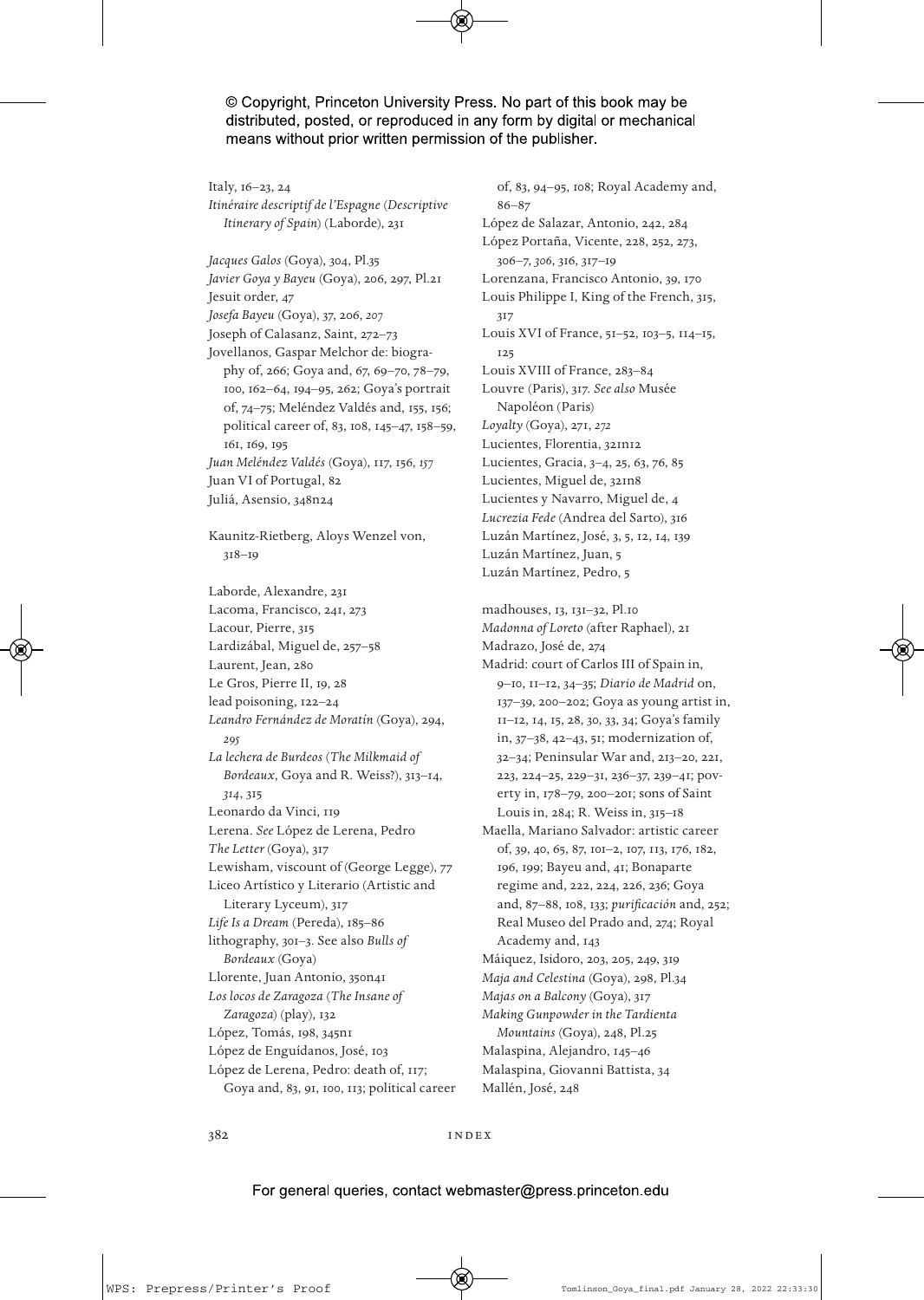"Manifesto of the Persians," 248–49 *Manuel Godoy as Commander in the War of the Oranges* (Goya), 192, *192* Maratta, Carlos, 20 Maria Amalia of Saxony, 7–8, 72, 184 María Cristina de Borbón dos Sicilias, 316, 318 María Luisa of Parma: Bayeu and, 12; *exaltación* of, 102–3; Goya and, 208; Goya's portraits of, 96, 99–101, *100*, 103, 174–75, *176* (see also *The Family of Carlos IV* [Goya] Peninsular War and, 213, 216, 218); as queen consort of Spain, 95, 163, 174, 183 *María Luisa with a "Tontillo"* (Goya), 99, *101 María Teresa de Borbón y Vallabriga* (Goya), 141, 183, Pl.18 *María Teresa de Vallabriga, Later Condesa de Chinchón* (Goya), 74, *75*, 158 *Mariano Goya* (Goya), 207 *Marriage of the Virgin* (Ramírez), 30 *Martín Zapater* (Goya), 110–11, Pl.7 Martínez, Joaquín Asensio, 102 Martínez, Thomas, 4 Martínez, Timoteo, 19 Martínez Cubells, Salvador, 279, 280 Martínez y Pérez, Sebastián, 118–19, 122– 24, 194, 299 *Martyrdom of Saint Bartholomew* (Ribera), 102 *Martyrdom of Saint Blas and Saint Sebastian* (Maratta), 20 *Massacre at Chios* (Delacroix), 292 Matheron, Laurent, 3, 136, 292, 301–2, 305 Matilla, José Manuel, 326n28, 341–42n27 Mazarredo, José Domingo de, 173 *Meadow of Saint Isidore* (Goya), 92 Medinaceli, duke of, 85 *The Meeting of the Company of the Philippines* (Goya), 256–57, Pl.28 Meléndez, Francisca, 340n15 Meléndez, Luis, 97–98, 195–96, 340n15 Meléndez Valdés, Juan: affairs and properties of, 231; Goya and, 156, 262; Goya's portrait of, 117, 155, *157*; political career of, 117, 161, 169, 200, 222, 228, 239 Melón González, Juan Antonio: Fernández de Moratín and, 266, 282, 283, 286, 289, 300, 307, 309; Goya and, 288; life and family of, 282, 310, 313

*Memorial Literario* (periodical), 79, 80 Mena Marqués, Manuela B., 326n28, 338n14 Mengs, Anthony Raphael: artistic career of, 9–10, 12, 33, 72, 102, 245; Bayeu and, 22; J. de Castillo and, 87; Ceán Bermúdez and, 67; death of, 50; Goya and, 18, 39, 40–41, 42, 44–45, 50; Napoli and, 40; R. Weiss and, 316 *Las Meninas* (Velázquez), 45, 48, 67, 90, 102, 185, 257 *Mercurio de España* (newspaper), 104, 114, 144, 169, 173, 177, 179, 180 *Mercurio histórico y político* (newspaper), 52 Merklein, Juan Andrés, 7, 24, 142 Merklein, Sebastiana, 7, 37, 68, 143 Miguel, Martín de San, 191 *The Milkmaid of Bordeaux* (Goya and R. Weiss?), 313–14, *314*, 315 miniature, 297–99, Pl.22, 23 Miot de Mélito, André François, 226 *Modo de volar* (*Way of Flying*) (Goya), 272 Molina, José Pío de, 312–13 *Mona Lisa* (Leonardo da Vinci), 316 Moñino y Redondo, Francisco, 82–83 Moñino y Redondo, José. *See* Floridablanca, count of ( José Moñino y Redondo) Montijo, countess of, 195–96, 200 Mor de Fuentes, José, 131–32, 174 Moratín. *See* Fernández de Moratín, Leandro de Morena, Orosia, 10, Pl.1 *motín de Esquilache* (Esquilache uprising, 1766), 33, 215 Mozota, Félix, 102, 191 Muguiro, José Francisco, 289, 291–92, 300 Muguiro, Juan Bautista de, 207, 288, 300, 313, 315 Muller, Priscilla, 353n12 Munárriz, José Luis, 219, 257 Murat, Joachim, 213, 214, 217–18 Murillo, Bartolomé Esteban, 119, 187, 317–18 Musée du Louvre (Paris), 151 Musée Napoléon (Paris), 225–26 Múzquiz y Goyaneche, Miguel de, 33, 83

*The Naked Maja* (*La Maja desnuda*) (Goya), 186–87, *186*, 193, 253, 254, 304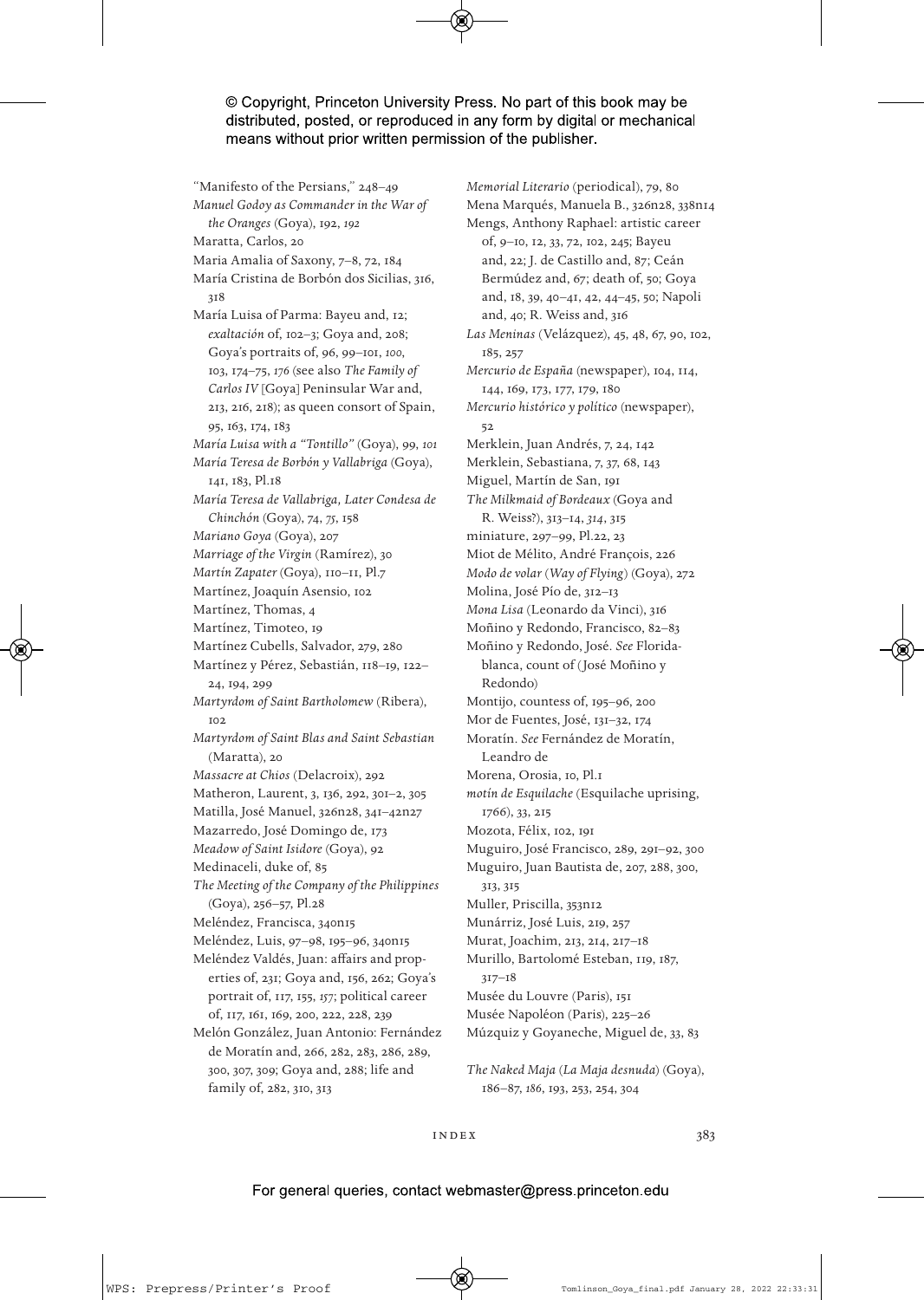Naples, 5

Napoleon Bonaparte: Carlos IV and, 180– 81, 185, 208–9; *Mercurio de España* on, 177–78, 180; Peninsular War and, 216, 220, 221, 222, 226, 239; Spanish royal family and, 192–93 *Napoleon Crossing the Alps* (David), 181, 240–41 Napoli, Joseph, 40 Napoli, Manuel, 40, 190, 226 National Bank of San Carlos: Cabarrús and, 68–69, 83; Espinosa and, 205; Fernández de Moratín and, 148; Ferrer and, 291; Goya and, 79, 90, 92; royal bonds by, 105 *Nativity* (Mengs), 102 *No hubo remedio* (*Nothing could be done*) (Goya), 170, *171* Noriega, Antonio, 182, 215 "Ode to the Fine Arts" (Meléndez Valdés), 156 *Old Women* (Goya), 317 Oliden, Josef, 191 Olmuryan y Rourera, Ignacio, 257 Ortega y Villa, León, 216–17 Osorio, Manuel, 90 Osuna, duchess of (María Josefa Pimentel y Téllez-Girón, countess-duchess of Benavente): Goya and, 88, 90–91, 93–94, 109, 132, 164–65, 262, 279; Goya's *caprichos* and, 154, 161, 173; Goya's portraits of, 84, 93, 137, 258; life and family of, 84, 221–22, 228, 229, 243; novels and, 137 Osuna, duke of (Pedro de Alcántara Téllez-Girón): Goya and, 93–94, 109, 164–65, 279; Goya's *caprichos* and, 161, 173; Goya's portraits of, 84, 93, 258–59, *259*; political career of, 95, 221–22 *The Painter Francisco de Goya* (López Portaña), 306–7, *306*, 316, 317–18 Palafox, José de, 218, 219, 251–52 Palomino, Antonio, 71 Panini, Giovanni Paolo, 20 El Pardo (Madrid): court's annual itinerary and, 97; Peninsular War and, 221; tap-

estry cartoons for, 36, 41, 43, 49, 87, 90, 91–92, 98, 279 Pardo Canalís, Enrique, 354n22

Paret y Alcázar, Luis, 72, 73, 122 Paris, 290–91 Parma, 16, 17–18, 20–21, 22–23, 25 Peral, Andrés del, 85, 166, *167*, 169, 249 Percier, Charles, 181 Pereda, Antonio de, 185–86 Pérez de Estala, Tomás, 203, 204 Pérez y Cuervo, Tiburcio, 273–74, *274*, 285 phantasmagoria, 279–80 Philip II of Spain, 35 Philip V of Spain, 35, 97 Piarist Fathers, 272–73 *The Picnic* (Goya), 41–42, 51, 135, Pl.3 Pignatelli y Moncayo, Ramón de, 12, 134 El Pilar (Zaragoza): Bayeu and, 27, 38, 39, 52, 168; festival of the Virgin of El Pilar and, 12–13; F. Goya and, 24–25, 52–53, 54–59; J. Goya and, 26; Peninsular War and, 220; Santa Capilla in, 5–6 Piñero, Pedro (El Maragato), 208 Piranesi, Giovanni Battista (Giambattista), 243 Plombières, 286–87 Poc, Braulio, 305 Pontejos, marquesa de, 84–85 Ponz Piquer, Antonio, 44–45, 47, 65, 77, 80, 83–84, 85, 118–19 Ponzano, Francisco, 26, 31 Ponzano y Segura, Mariano, 31, 42–43, 55, 324–25n35 *Por una navaja* (*Because of a Knife*) (Goya), 230, *230*, 245 Porcel, Antonio, 205 *Porque fue sensible* (*Because she was susceptible*) (Goya), 161 *Portrait of a Lady* (Goya), 292–93, 298, Pl.33 *Portrait of a Woman* (Andrea del Sarto), 316 Portugal, 191, 213, 225 Poussin, Nicolas, 30 Preciado de la Vega, Francisco, 19 *Procession with Flagellants* (Goya), 201 *Los Proverbios* (*Proverbs*) (Goya), 272 Puigvert, Bartolomeo, 23 *purificación*, 250–51, 252–53 *Le pusieron mordaza porque hablabla ...*  (They put a gag on her because she spoke . . . ) (Goya), 10, Pl.1

*Queen María Luisa on Horseback* (Goya), 174–75, *176*, 274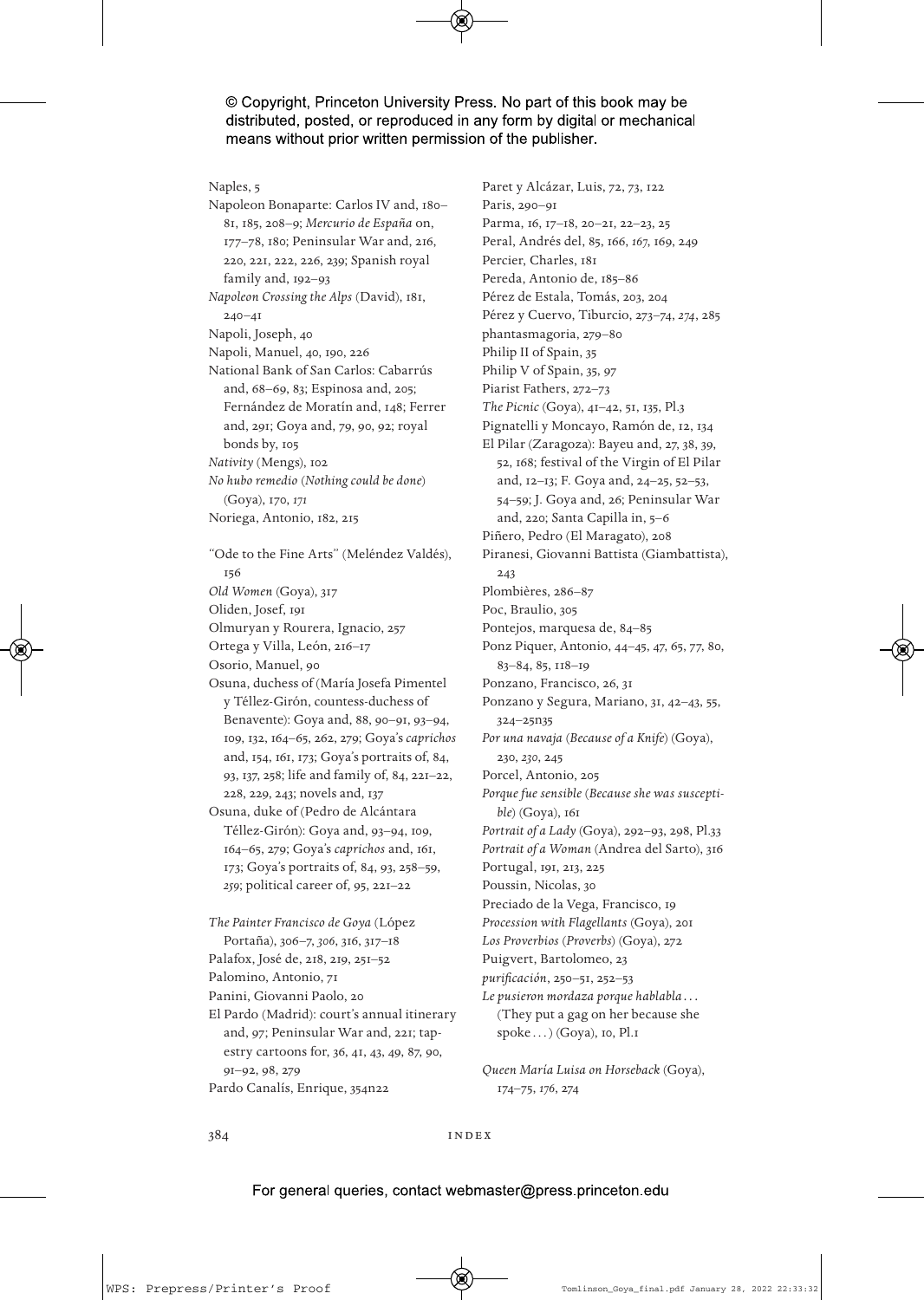*Quien mas rendido?* (*Which of them is the more overcome?*), 149, *150* Quilliet, Fredéric, 226 Ramírez de Arellano, José, 6, 14, 28, 30 Ramírez de Arellano, Manuel, 27–28 *Ramón Satué* (Goya), 286, Pl.32 Ramos, Francisco, 115, 143, 325n19 *The Ransom of Prisoners in the Reign of Charles* (Aparicio), 274 Raphael (Raffaello Sanzio), 68, 98, 196 Real Fábrica de Tapices de Santa Bárbara (Royal Tapestry Factory of Santa Bárbara), 33 Real Museo del Prado (Royal Museum of the Prado): García de la Huerta and, 317; Goya's works and, 36, 280, 313; López Portaña and, 306; opening of, 249, 274; R. Weiss and, 316 Rembrandt van Rijn, 164, 243 Reni, Guido, 20, 119 Rezzonico, Count (Carlo Gastone della Torre di Rezzonico), 21–22 Ribera, José de, 102, 187, 196 Ricardos, Antonio, 125, 133 Ricci, Francisco, 166 Riego, Rafael, 275 Río, Jorge del, 102, 118 Robertson, Etienne Gaspar, 353n12 Roca, duke of la, 141 Rodríguez, Ventura, 6, 34, 39, 78 *"Rokeby" Venus* (Velázquez), 186, 187 Romana, marquis de la (Pedro Caro y Sureda), 132, 223 Rome, 16, 17–20, 24 Romero, Manuel, 226, 350n41 Romero, Pedro, 120, 136, 243 Royal Academy of Fine Arts of San Fernando (Madrid): Accademia del Nudo and, 19–20; Almenara and, 231; Aranda and, 120–22; Bayeu and, 83, 86–87, 129–30, 143; Brugada and, 304–5; Ceán Bermúdez and, 164, 195; competitions for stipends and, 11, 14–15; Eraso and, 18; Goya as *académico de mérito* and, 53, 59, 68; Goya as deputy director of painting and, 83–84, 85–86, 91, 115, 121–22, 124; Goya as director of painting and, 129–32, 133, 143–44, 152, 172, 190, 231,

Queralto, José, 202

232, 276; Goya's absences from, 223, 224; Goya's etchings and, 45, 267, 272; Goya's exhibitions and works at, 155–56, 165–66, 205, 239–40, 254, 273; Goya's portrait of Fernando VII and, 215–16, 219–20, 249– 50; Goya's self-nomination for general director of, 205; Paret y Alcázar and, 73; Peninsular War and, 214; El Pilar (Zaragoza) and, 25; royal portraits and, 95–96; tapestry cartoons and, 86–88; R. Weiss and, 317–18 Royal Academy of Fine Arts (Parma),  $21 - 23$ Royal Economic Society of Aragón, 31, 117–18 Rubens, Peter Paul, 20, 44, 102 Saavedra, Francisco de, 158, 159, 163–64, 169, 173, 194, 342n6 Sabatini, Francesco (Francisco): artistic career of, 32–33, 34, 42, 85, 91, 107; Goya and, 39, 48–50, 63, 113, 132 *Saint Bernardine of Siena Preaching before Alfonso of Aragón* (Goya), 65–66, *66 Saint Isidore* (Goya), 39 *Saints Justa y Rufina* (Goya), 267–69, *267* Salamanca, Battle of (1812), 239 Salas, Carlos, 6, 19, 27, 28, 52, 56, 168 Salcedo, Félix, 57–58 Salesa, Ventura, 325n19 Salon of 1824 (Paris), 292 San Adrián, marquis of ( José María Magallón y Armendáriz), 202 San Antonio de la Florida (Madrid), 27, 167–69, 174, 175, Pl.16 San Antonio del Prado (Madrid), 85 San Fernando de Quiroga, duke of (Joaquín José Melgarejo y Saurín), 290 San Francisco el Grande (Madrid), 50, 63–65, 66, 67–68, 78, 79–80 San Juan, Miguel, 4, 26 Sánchez, Manuel, 86 Sánchez Bort, Julián, 71 Sánchez Cantón, F. J., 350n17 Santa Cruz, marquis of ( José Gabriel de Silva-Bazán y Waldstein), 107, 146, 205, 221–22 Santa Cruz, marquise of ( Joaquina Téllez-Girón y Pimentel), 203 Sanz, Agustín, 28, 69

index 385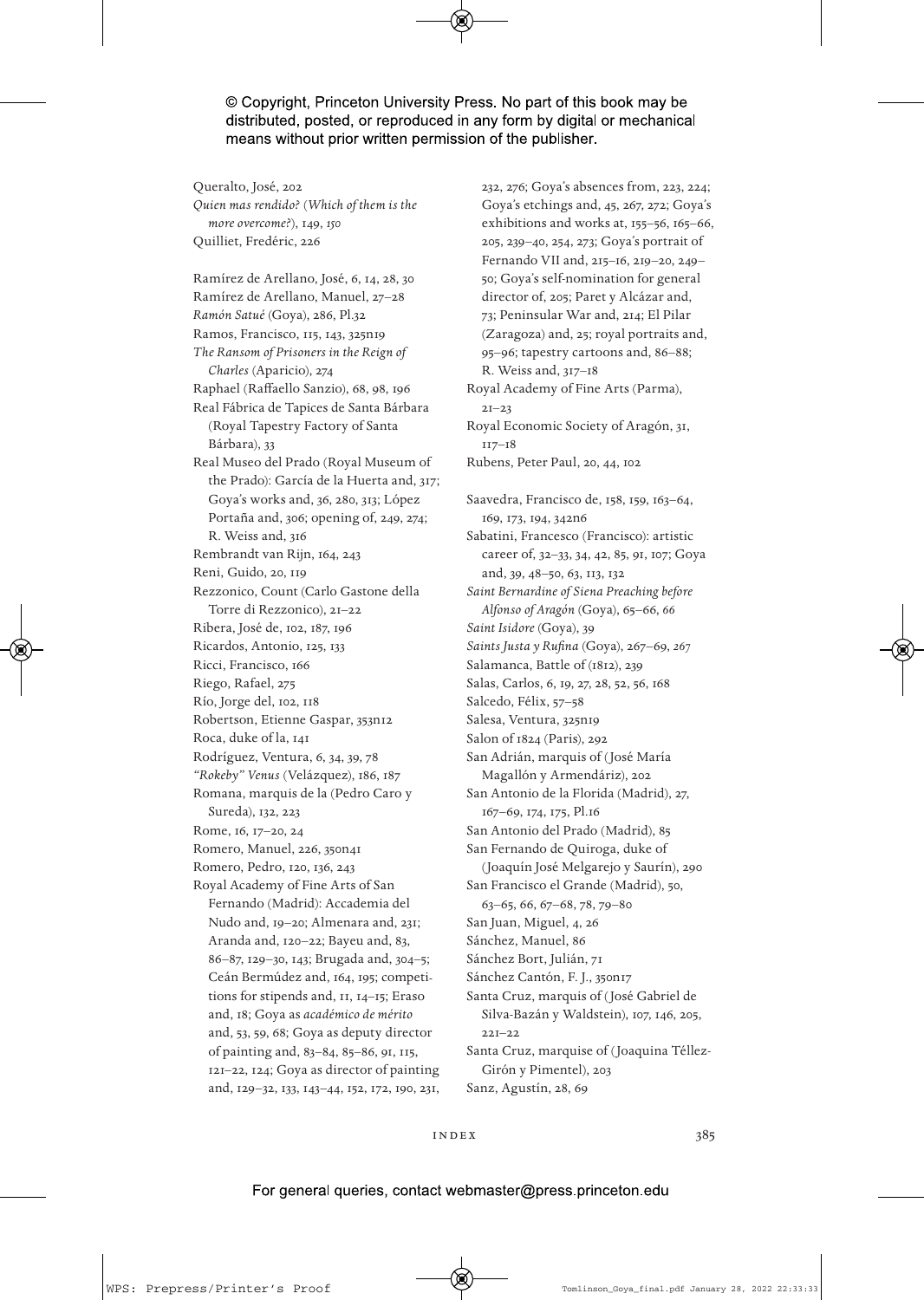Satué, Ramón, 286 Sayre, Eleanor A., 352n24 *The School of Love* (*Venus and Cupid*) (Correggio), 196, 214 *Sebastián Martínez y Pérez* (Goya), 119, Pl.9 *The Second of May 1808* (Goya), 217, 248, 250, 251, 256, Pl.23 *Self-Portrait* (Goya), 254–55, Pl.27 *Self-Portrait with Dr. Arrieta* (Goya), 276, 298, Pl.29 *Semanario de Zaragoza* (periodical), 174 *Semanario patriótico* (newspaper), 237–38 Sepúlveda, Mariano, 236 *La Serafina* (Mor de Fuentes), 131–32 *Sermon of Saint Ignatius* (Rubens), 20 Serna Santander, Fernando de la, 185–86, 251, 349n3 *The Serviles and the Liberales* (play), 245–46 Seville, 146, 147–48, 228, 267–69, 284 Silvela y García Aragón, Manuel, 282–83, 350n41 *Sleeping Christ Child* (after Zurbarán), 316 smallpox, 94, 110 Sofraga, marquis of, 141 Soler Ravasa, Miguel Cayetano de, 169, 199–200, 319 Soult, Jean-de-Dieu, 225, 243 *The Spanish Bullfight or the Corsican Matador in Danger* (Gillray), 261, *261* Spanish Enlightenment (*ilustración*), 44–45 *The Spinners* (Velázquez), 45 *Stigmatization of Saint Francis* (Guercino),  $20$ Stuyck y Vandergoten, Livinio, 86–87, 132 *Subir y bajar* (*To Rise and to Fall*), 161, *162*, 200 *Sueños* (Dreams) (Goya), 139–40, 153–54, *155*, 161, 165, 170–71 *sueños* (essays), 152–53 *Sueño 1* (Goya), 154, *155*, 164 *Sueño 18* (Goya), 148–49, *149 The Surrender at Breda* (Velázquez), 102 *The Surrender of Granada* (Bayeu), 11–12 Swinburne, Henry, 34–35, 36 Talavera, Battle of (1809), 224–25, 239 Talleyrand-Périgord, Charles-Maurice de, 218 *Tampoco* (*Not in this case, either*) (Goya),

tapestry cartoons: by Goya for Carlos III's court, 36, 38–39, 40, 41–42, 43, 48–51, 87, 90, 91–92; by Goya for Carlos IV's court, 98, 107, 112–13, 120, 132–33, 182; Royal Academy and, 86–88 *Tauromaquia* (Goya), 12, 110, 137, 200, 256, 259–60, *260*, 266, 272 Taylor, Isidore Justin Séverin, 151, 317 Tegeo, Rafael, 316 Teniers, David, 102, 196, 245 *The Tenth Duke of Osuna* (Goya), 258–59, *259* Thibault, Jean-Thomas, 181–82 *The Third of May 1808* (Goya), 217, 248, 250, 251, 256, 335n18, Pl.24 *Tiburcio Pérez y Cuervo* (Goya), 273–74, *274* Tiepolo, Giandomenico, 9 Tiepolo, Giovanni Battista (Giambattista), 9, 12, 243 Tiepolo, Lorenzo, 9, 102 *Time* (Goya), 242–43 *La Tirana* (Goya), 203, 254, 316 Titian (Tiziano Vecellio), 44–45, 102, 119, 196, 296 Toledo, 190 *trienio liberal*, 275–77 *Triumph of Bacchus* (Velázquez), 45, 48 Tudó, Pepita, 158–59, 182, 214 Turbio, Juan, 276–77 *Two Young Men Eating at a Humble Table* (Velázquez), 245

Urquijo, Mariano Luis de, 169, 173, 175–77, 180, 188, 224 Urrutia, José de, 165, 243

Valdecarzana, marquis de, 94–95, 96, 98–99, 109 Valencia, 248–49, 252–53 Vallabriga y Rozas Español y Drummond, María Teresa de, 73, 74–75, 77–78, 173–74 Vandergoten, Cornelius, 39, 48, 86 Vargas Ponce, José, 28, 202, 203 Velázquez, Diego: artistic career of, 119, 186, 187; Goya and, 45–49, 74, 99, 102, 166, 185, 257; Jovellanos and, 68; R. Weiss and, 316; Wellington and, 245. See also *Las Meninas* (Velázquez) Venice, 17–18, 20–21

234, *234*